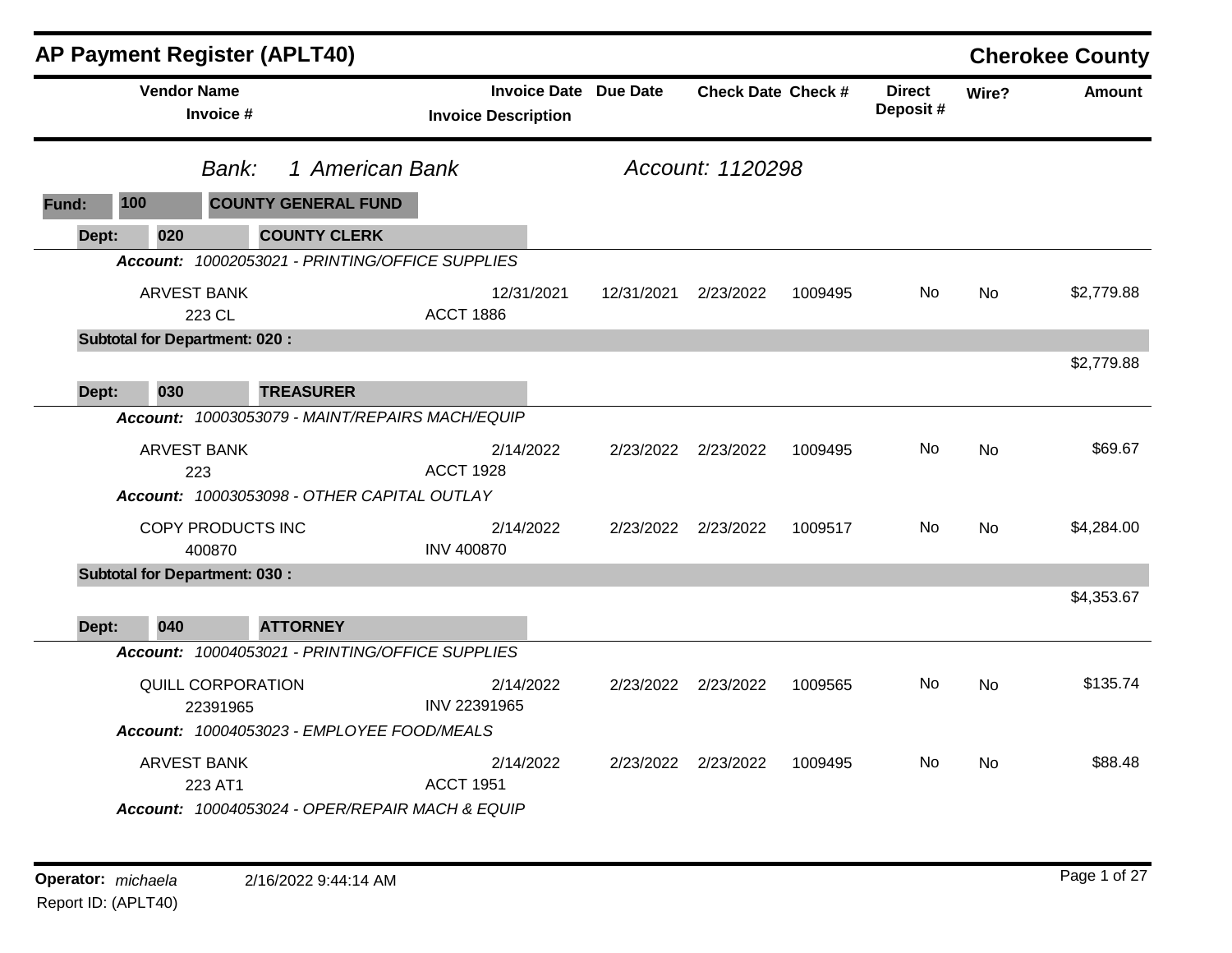|       | <b>AP Payment Register (APLT40)</b>        |                                            |                            |                     |                 |                           |         |                           |           | <b>Cherokee County</b> |
|-------|--------------------------------------------|--------------------------------------------|----------------------------|---------------------|-----------------|---------------------------|---------|---------------------------|-----------|------------------------|
|       | <b>Vendor Name</b><br>Invoice #            |                                            | <b>Invoice Description</b> | <b>Invoice Date</b> | <b>Due Date</b> | <b>Check Date Check #</b> |         | <b>Direct</b><br>Deposit# | Wire?     | <b>Amount</b>          |
|       | <b>ARVEST BANK</b><br>223 AT2              | Account: 10004053030 - GASOLINE            | <b>ACCT 1977</b>           | 2/14/2022           | 2/23/2022       | 2/23/2022                 | 1009495 | No                        | No        | \$38.00                |
|       | <b>ARVEST BANK</b><br>223 AT               | Account: 10004053075 - DUES/SUBSCRIPTIONS  | <b>ACCT 1936</b>           | 2/14/2022           | 2/23/2022       | 2/23/2022                 | 1009495 | No                        | No        | \$34.85                |
|       | <b>ARVEST BANK</b><br>223 AT1              | Account: 10004053089 - OTHER CONTRACTUAL   | <b>ACCT 1951</b>           | 2/14/2022           | 2/23/2022       | 2/23/2022                 | 1009495 | No                        | No        | \$643.21               |
|       | <b>THOMSON REUTERS - WEST</b><br>845779153 |                                            | INV 845779153              | 2/14/2022           | 2/23/2022       | 2/23/2022                 | 1009580 | No                        | <b>No</b> | \$310.79               |
|       | <b>THOMSON REUTERS - WEST</b><br>845519569 |                                            | INV 845519569              | 12/4/2021           | 12/31/2021      | 2/23/2022                 | 1009580 | No                        | No        | \$1,564.92             |
|       | <b>THOMSON REUTERS - WEST</b><br>845430448 |                                            | INV 845430448              | 12/1/2021           | 12/31/2021      | 2/23/2022                 | 1009580 | No                        | No        | \$301.74               |
|       | <b>KARPEL SOLUTIONS</b><br>55198           |                                            | <b>INV 55198</b>           | 2/14/2022           | 2/23/2022       | 2/23/2022                 | 1009536 | No                        | No        | \$1,036.35             |
|       | <b>THOMSON REUTERS - WEST</b><br>845619558 |                                            | INV 845619558              | 2/14/2022           | 2/23/2022       | 2/23/2022                 | 1009580 | No                        | No        | \$301.74               |
|       | <b>VERIZON WIRELESS</b><br>9897441632      |                                            | INV 9897441632             | 2/14/2022           | 2/23/2022       | 2/23/2022                 | 1009584 | No                        | No        | \$160.04               |
|       | <b>Subtotal for Department: 040:</b>       |                                            |                            |                     |                 |                           |         |                           |           | \$4,615.86             |
| Dept: | 050                                        | <b>REGISTER OF DEEDS</b>                   |                            |                     |                 |                           |         |                           |           |                        |
|       |                                            | Account: 10005053023 - EMPLOYEE FOOD/MEALS |                            |                     |                 |                           |         |                           |           |                        |
|       | <b>ARVEST BANK</b><br>223 ROD              |                                            | <b>ACCT 1860</b>           | 2/14/2022           |                 | 2/23/2022 2/23/2022       | 1009495 | No                        | No        | \$22.41                |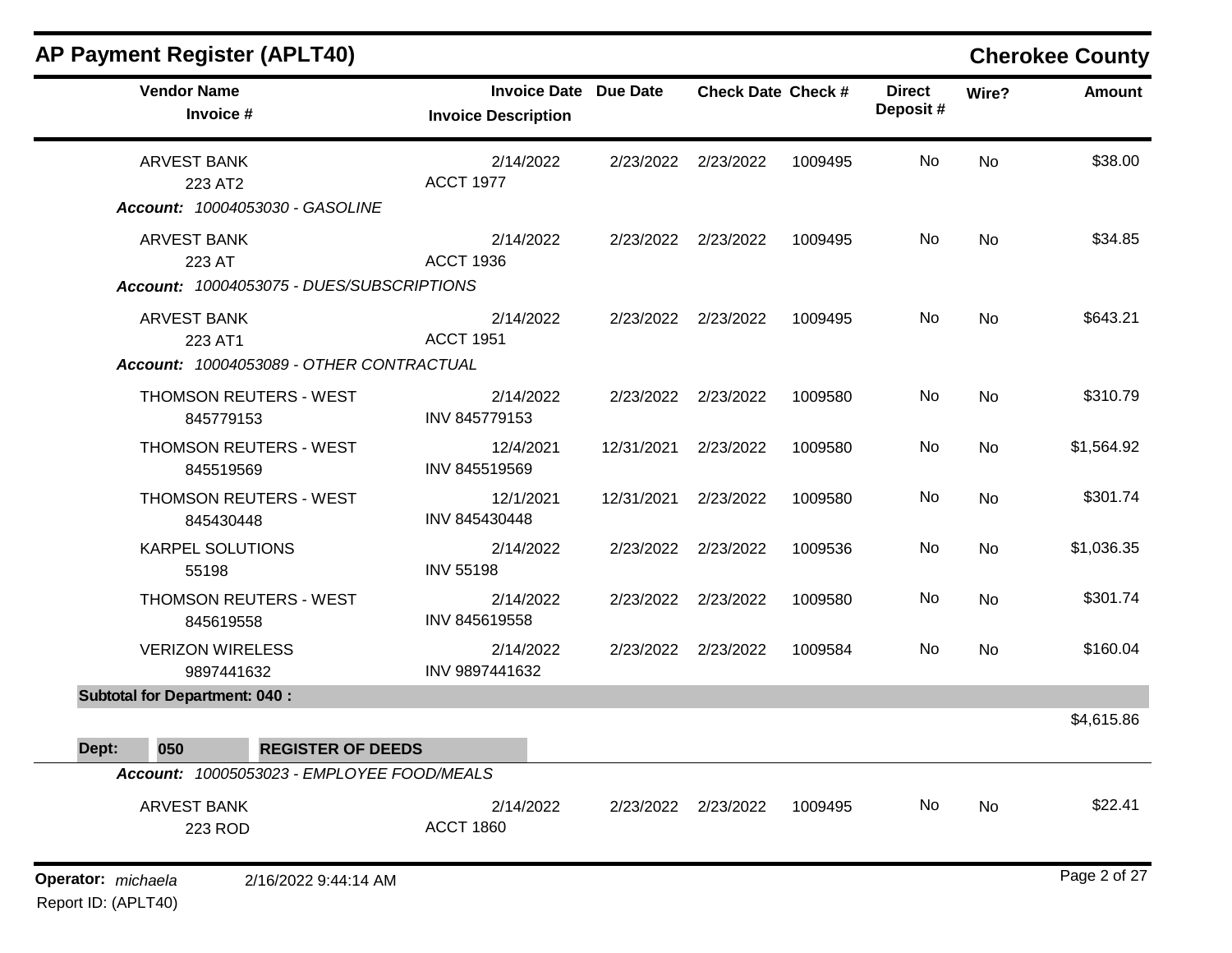| <b>AP Payment Register (APLT40)</b>                  |                                                   |                 |                           |         |                           |       | <b>Cherokee County</b> |
|------------------------------------------------------|---------------------------------------------------|-----------------|---------------------------|---------|---------------------------|-------|------------------------|
| <b>Vendor Name</b><br>Invoice #                      | <b>Invoice Date</b><br><b>Invoice Description</b> | <b>Due Date</b> | <b>Check Date Check #</b> |         | <b>Direct</b><br>Deposit# | Wire? | <b>Amount</b>          |
| Account: 10005053075 - DUES/SUBSCRIPTIONS            |                                                   |                 |                           |         |                           |       |                        |
| KANSAS REGISTER OF DEEDS ASSOCIATIO<br>5122          | 2/10/2022<br><b>INV 5122</b>                      | 2/23/2022       | 2/23/2022                 | 1009535 | No                        | No    | \$250.00               |
| <b>Account: 10005053077 - HOTEL RENTALS</b>          |                                                   |                 |                           |         |                           |       |                        |
| ARVEST BANK<br>223 ROD                               | 2/14/2022<br><b>ACCT 1860</b>                     | 2/23/2022       | 2/23/2022                 | 1009495 | No.                       | No    | \$108.07               |
| <b>Subtotal for Department: 050:</b>                 |                                                   |                 |                           |         |                           |       |                        |
|                                                      |                                                   |                 |                           |         |                           |       | \$380.48               |
| <b>SHERIFF &amp; JAIL</b><br>060<br>Dept:            |                                                   |                 |                           |         |                           |       |                        |
| Account: 10006053021 - PRINTING/OFFICE SUPPLIES      |                                                   |                 |                           |         |                           |       |                        |
| QUILL CORPORATION<br>1182022                         | 2/10/2022<br><b>INV 1182022</b>                   |                 | 2/23/2022 2/23/2022       | 1009565 | No                        | No    | \$40.47                |
| <b>FOUR STATE PRINTING</b><br>11685                  | 2/10/2022<br><b>INV 11685</b>                     |                 | 2/23/2022 2/23/2022       | 1009526 | No                        | No    | \$25.00                |
| Account: 10006053022 - EMPLOYEE UNIFORMS/ACCESSORIES |                                                   |                 |                           |         |                           |       |                        |
| SIRCHIE FINGER PRINT LABORATORIES<br>0528499IN       | 2/10/2022<br>INV 0528499IN                        | 2/23/2022       | 2/23/2022                 | 1009571 | No                        | No    | \$172.38               |
| <b>ARVEST BANK</b><br>223 SH1                        | 2/14/2022<br><b>ACCT 1696</b>                     | 2/23/2022       | 2/23/2022                 | 1009495 | No                        | No    | \$639.67               |
| Account: 10006053023 - EMPLOYEE FOOD/MEALS           |                                                   |                 |                           |         |                           |       |                        |
| ARVEST BANK<br>223 SH                                | 2/14/2022<br><b>ACCT 1670</b>                     | 2/23/2022       | 2/23/2022                 | 1009495 | No                        | No    | \$81.91                |
| <b>ARVEST BANK</b><br>223 SH1                        | 2/14/2022<br><b>ACCT 1696</b>                     | 2/23/2022       | 2/23/2022                 | 1009495 | No                        | No.   | \$12.13                |
| Account: 10006053025 - PARTS/VEHICLE REPAIRS         |                                                   |                 |                           |         |                           |       |                        |
| MIKE CARPINO FORD MERCURY INC<br>114543              | 2/10/2022<br><b>INV 114543</b>                    |                 | 2/23/2022 2/23/2022       | 1009550 | No                        | No    | \$111.35               |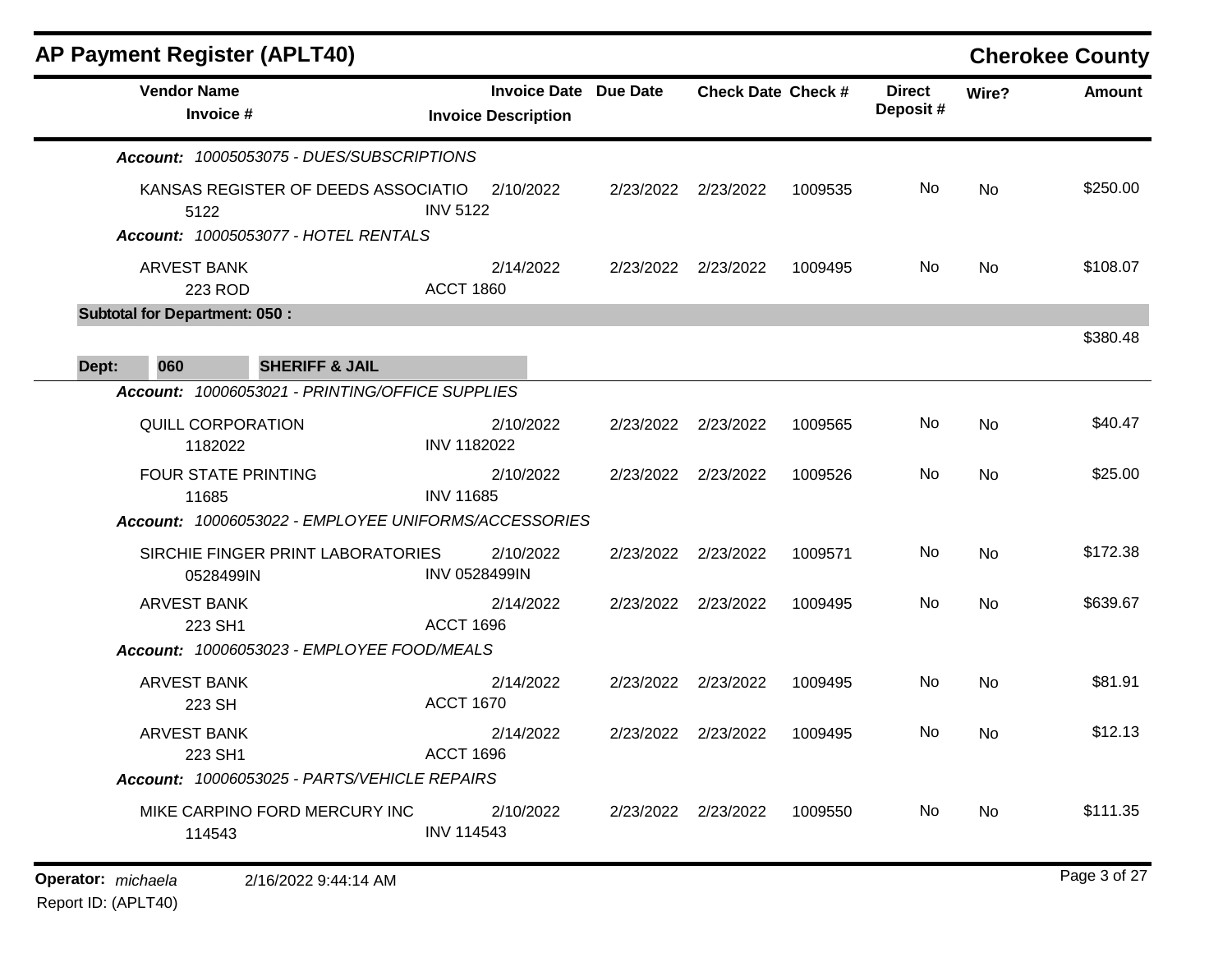| <b>AP Payment Register (APLT40)</b>       |                                                            |                           |         |                           |           | <b>Cherokee County</b> |
|-------------------------------------------|------------------------------------------------------------|---------------------------|---------|---------------------------|-----------|------------------------|
| <b>Vendor Name</b><br>Invoice #           | <b>Invoice Date Due Date</b><br><b>Invoice Description</b> | <b>Check Date Check #</b> |         | <b>Direct</b><br>Deposit# | Wire?     | Amount                 |
| NEPTUNE RADIATOR & AUTO REPAIR<br>1132022 | 2/10/2022<br>INV 1132022                                   | 2/23/2022 2/23/2022       | 1009555 | No                        | <b>No</b> | \$231.14               |
| POMP'S TIRE SERVICE INC<br>1220026441     | 2/10/2022<br>INV 1220026441                                | 2/23/2022 2/23/2022       | 1009562 | No                        | <b>No</b> | \$524.36               |
| NATALINIS AUTOMOTIVE<br>796347            | 2/10/2022<br><b>INV 796347</b>                             | 2/23/2022 2/23/2022       | 1009553 | No                        | No        | \$23.48                |
| O'REILLY AUTO PARTS<br>4083484723         | 2/10/2022<br>INV 4083484723                                | 2/23/2022 2/23/2022       | 1009558 | No                        | No        | \$233.40               |
| NATALINIS AUTOMOTIVE<br>797085            | 2/14/2022<br><b>INV 797085</b>                             | 2/23/2022 2/23/2022       | 1009553 | No                        | <b>No</b> | \$39.98                |
| Account: 10006053029 - MISC SUPPLIES      |                                                            |                           |         |                           |           |                        |
| <b>ARVEST BANK</b><br>223 SH1             | 2/14/2022<br><b>ACCT 1696</b>                              | 2/23/2022 2/23/2022       | 1009495 | No.                       | <b>No</b> | \$329.09               |
| <b>Account: 10006053030 - GASOLINE</b>    |                                                            |                           |         |                           |           |                        |
| <b>ARVEST BANK</b><br>223 SH1             | 2/14/2022<br><b>ACCT 1696</b>                              | 2/23/2022 2/23/2022       | 1009495 | No                        | No        | \$40.00                |
| <b>ARVEST BANK</b><br>223 SH              | 2/14/2022<br><b>ACCT 1670</b>                              | 2/23/2022 2/23/2022       | 1009495 | No                        | <b>No</b> | \$50.02                |
| <b>ARVEST BANK</b><br>223 SH <sub>2</sub> | 2/14/2022<br><b>ACCT 1720</b>                              | 2/23/2022 2/23/2022       | 1009495 | No                        | <b>No</b> | \$83.09                |
| <b>ARVEST BANK</b><br>223 SH6             | 2/14/2022<br><b>ACCT 8604</b>                              | 2/23/2022 2/23/2022       | 1009495 | No                        | No        | \$153.50               |
| Account: 10006053068 - OTHER COMMODITIES  |                                                            |                           |         |                           |           |                        |
| <b>CENTURYLINK</b><br>22222               | 2/10/2022<br>ACCT #314237715                               | 2/23/2022 2/23/2022       | 1009505 | No                        | <b>No</b> | \$10.04                |

*Account: 10006053071 - COMMUNICATIONS*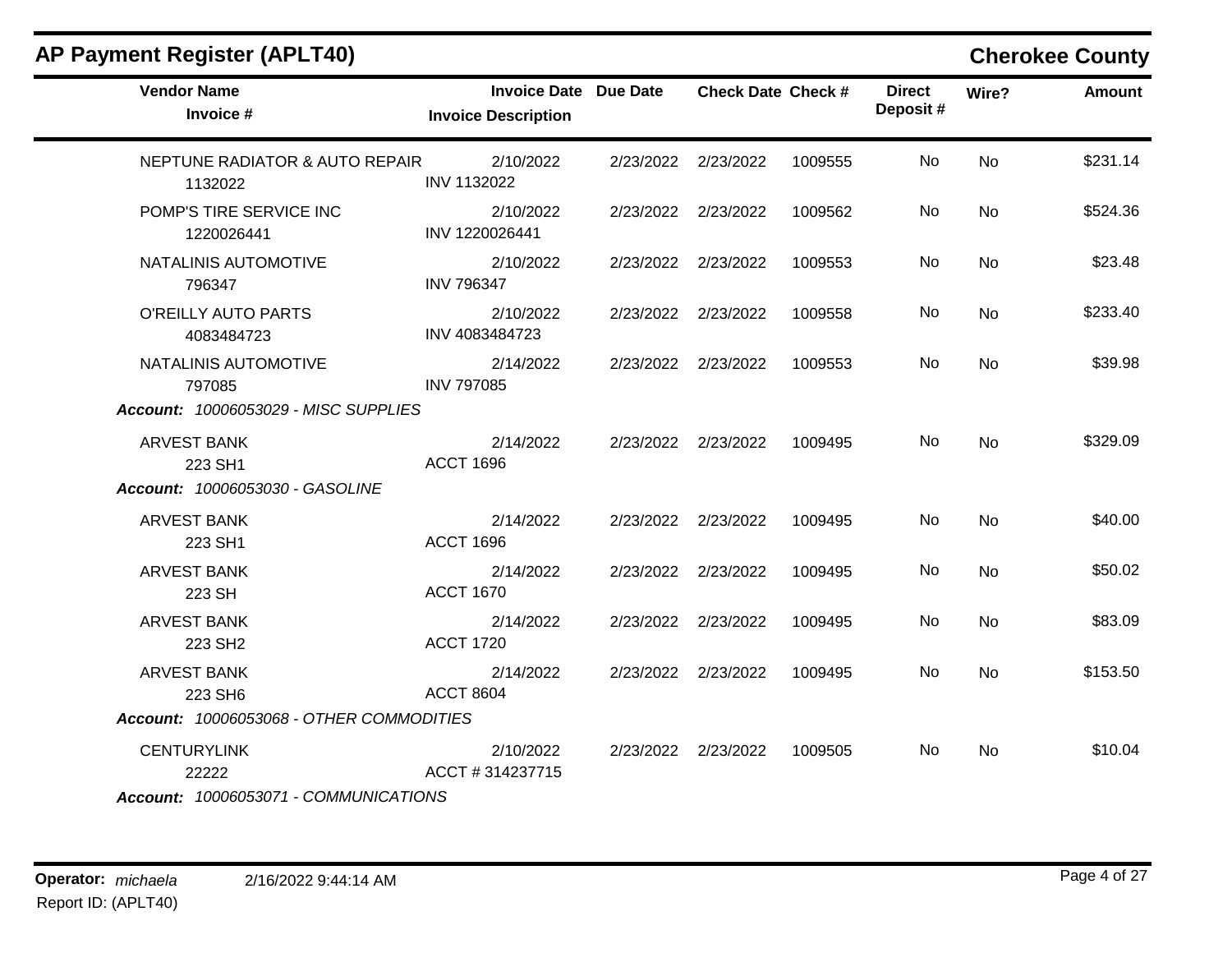| <b>Vendor Name</b><br>Invoice #                       | <b>Invoice Date Due Date</b><br><b>Invoice Description</b> | <b>Check Date Check #</b> |         | <b>Direct</b><br>Deposit# | Wire?     | <b>Amount</b> |
|-------------------------------------------------------|------------------------------------------------------------|---------------------------|---------|---------------------------|-----------|---------------|
| BROOKS-JEFFREY MARKETING, INC<br>203403               | 2/10/2022<br><b>INV 203403</b>                             | 2/23/2022 2/23/2022       | 1009502 | No.                       | No        | \$24.00       |
| TBS ELECTRONICS, INC<br>00113691                      | 2/10/2022<br>INV 00113691                                  | 2/23/2022 2/23/2022       | 1009576 | No.                       | No        | \$76.00       |
| Account: 10006053072 - GAS, ELECTRIC, WATER           |                                                            |                           |         |                           |           |               |
| <b>CITY OF COLUMBUS</b><br>223 SH                     | 2/15/2022<br>ACCT 095241001                                | 2/23/2022 2/23/2022       | 1009512 | No.                       | No        | \$120.00      |
| <b>KANSAS GAS SERVICE</b><br>2122                     | 2/10/2022<br>ACCT 510401545167491136                       | 2/23/2022 2/23/2022       | 1009534 | No.                       | <b>No</b> | \$808.51      |
| SERVICE RECYCLING, LLC<br>R6845                       | 2/10/2022<br><b>INV R6845</b>                              | 2/23/2022 2/23/2022       | 1009569 | No                        | <b>No</b> | \$45.00       |
| Account: 10006053074 - TELEPHONE BILLS                |                                                            |                           |         |                           |           |               |
| AT&T 5075<br>02202022                                 | 2/10/2022<br>INV 02202022                                  | 2/23/2022 2/23/2022       | 1009497 | No.                       | <b>No</b> | \$44.28       |
| CRAW-KAN TELEPHONE COOPERATIVE INC 2/10/2022<br>21222 | ACCT 121787                                                | 2/23/2022 2/23/2022       | 1009519 | No.                       | <b>No</b> | \$40.63       |
| Account: 10006053076 - PROFESSIONAL SERVICES          |                                                            |                           |         |                           |           |               |
| TEEL INSURANCE AGENCY INC<br>392                      | 2/14/2022<br><b>INV 392</b>                                | 2/23/2022 2/23/2022       | 1009577 | No.                       | <b>No</b> | \$50.00       |
| SECRETARY OF STATE<br>223                             | 2/14/2022<br>NOTARY PUBLIC/GARRETT GAYOSO                  | 2/23/2022 2/23/2022       | 1009568 | No.                       | <b>No</b> | \$25.00       |
| Account: 10006053077 - HOTEL RENTALS                  |                                                            |                           |         |                           |           |               |
| <b>ARVEST BANK</b><br>223 SH <sub>2</sub>             | 2/14/2022<br><b>ACCT 1720</b>                              | 2/23/2022 2/23/2022       | 1009495 | No.                       | <b>No</b> | \$288.90      |
| Account: 10006053080 - MAINTENANCE/BLDGS & GROUNDS    |                                                            |                           |         |                           |           |               |
| <b>LOCKE SUPPLY</b><br>4558942300                     | 2/10/2022<br>INV 4558942300                                | 2/23/2022 2/23/2022       | 1009542 | No.                       | No        | \$46.18       |
|                                                       |                                                            |                           |         |                           |           |               |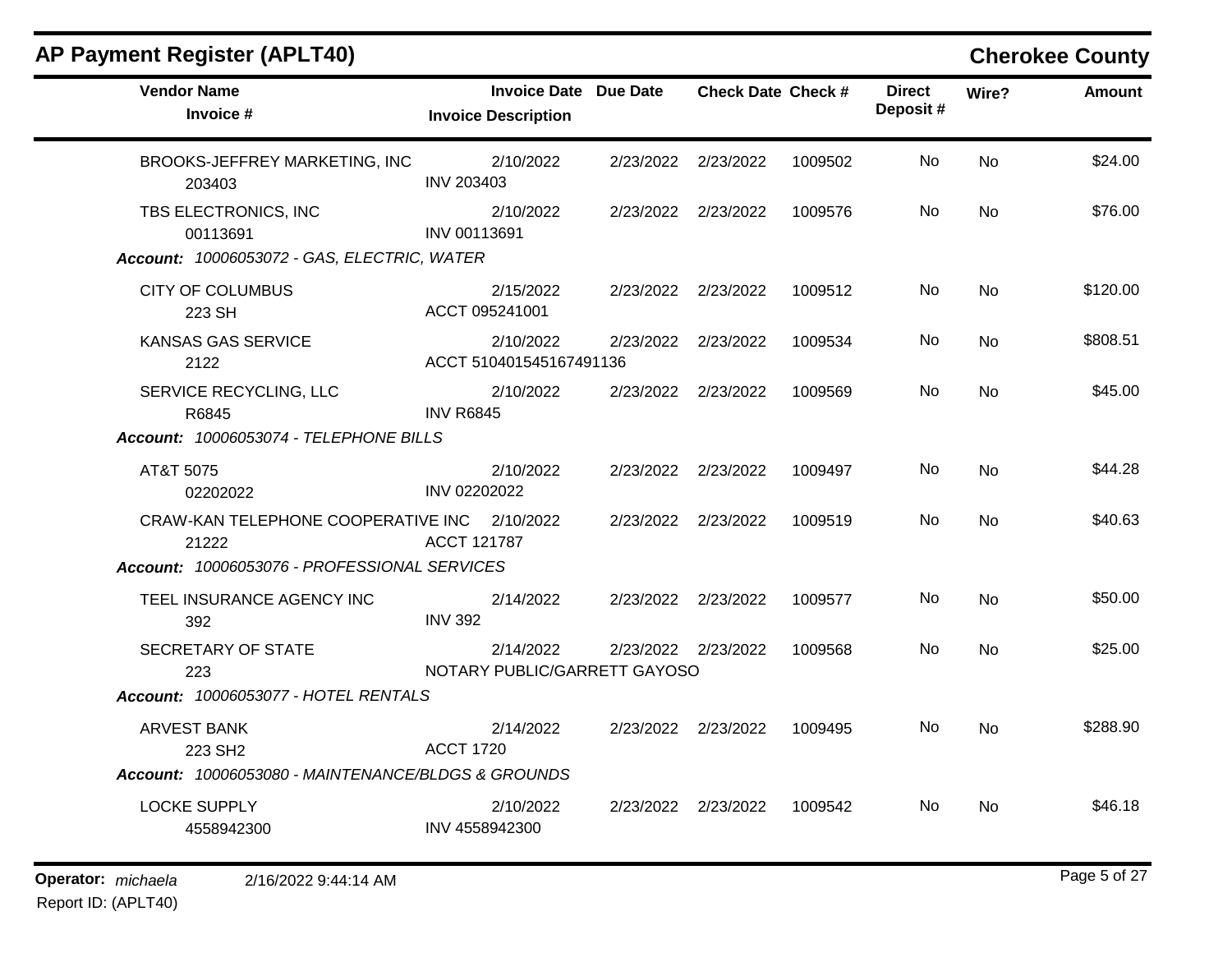| <b>Vendor Name</b><br>Invoice #                           | Invoice Date Due Date<br><b>Invoice Description</b> |                     | <b>Check Date Check #</b> |         | <b>Direct</b><br>Deposit# | Wire?     | Amount   |
|-----------------------------------------------------------|-----------------------------------------------------|---------------------|---------------------------|---------|---------------------------|-----------|----------|
| <b>CDL ELECTRIC</b><br>W61454                             | 2/10/2022<br><b>INV W61454</b>                      |                     | 2/23/2022 2/23/2022       | 1009503 | No                        | <b>No</b> | \$480.44 |
| <b>ARVEST BANK</b><br>1837                                | 2/14/2022<br>Arvest Card# 187                       |                     | 2/23/2022 2/23/2022       | 1009495 | No                        | <b>No</b> | \$116.47 |
| MID AMERICA PEST CONTROL, LLC<br>4451                     | 2/14/2022<br><b>INV 4451</b>                        | 2/23/2022 2/23/2022 |                           | 1009546 | No                        | No        | \$75.00  |
| <b>LOCKE SUPPLY</b><br>45683466                           | 2/14/2022<br>INV 45683466                           |                     | 2/23/2022 2/23/2022       | 1009542 | No                        | <b>No</b> | \$88.49  |
| JOPLIN SUPPLY COMPANY<br>S4645172001                      | 2/10/2022<br>INV S4645172001                        | 2/23/2022 2/23/2022 |                           | 1009532 | No                        | <b>No</b> | \$630.09 |
| TRUE VALUE COLUMBUS<br>A458943                            | 2/15/2022<br><b>TRANS A458943</b>                   |                     | 2/23/2022 2/23/2022       | 1009582 | No.                       | No        | \$4.79   |
| TRUE VALUE COLUMBUS<br>A458847                            | 2/15/2022<br><b>TRANS A458847</b>                   |                     | 2/23/2022 2/23/2022       | 1009582 | No.                       | <b>No</b> | \$3.29   |
| TRUE VALUE COLUMBUS<br>A458661                            | 2/15/2022<br><b>TRANS A458661</b>                   |                     | 2/23/2022 2/23/2022       | 1009582 | No.                       | No        | \$19.38  |
| ONLINE STORES INC<br>CS1490091                            | 2/10/2022<br><b>INV CS1490091</b>                   |                     | 2/23/2022 2/23/2022       | 1009557 | No                        | <b>No</b> | \$83.56  |
| Account: 10006053088 - CLASSES/TRAINING FEES              |                                                     |                     |                           |         |                           |           |          |
| NATIONAL INSTITUTE FOR JAIL OPERATION 2/10/2022<br>597937 | <b>INV 597937</b>                                   | 2/23/2022 2/23/2022 |                           | 1009554 | No                        | <b>No</b> | \$516.25 |
| NATIONAL INSTITUTE FOR JAIL OPERATION 2/14/2022<br>577134 | <b>CONF 577134</b>                                  |                     | 2/23/2022 2/23/2022       | 1009554 | No.                       | <b>No</b> | \$500.00 |
| NATIONAL INSTITUTE FOR JAIL OPERATION 2/14/2022<br>577137 | <b>CONF 577137</b>                                  | 2/23/2022 2/23/2022 |                           | 1009554 | No                        | <b>No</b> | \$500.00 |
| NATIONAL INSTITUTE FOR JAIL OPERATION 2/14/2022<br>577139 | <b>CONF 577139</b>                                  | 2/23/2022 2/23/2022 |                           | 1009554 | No.                       | <b>No</b> | \$500.00 |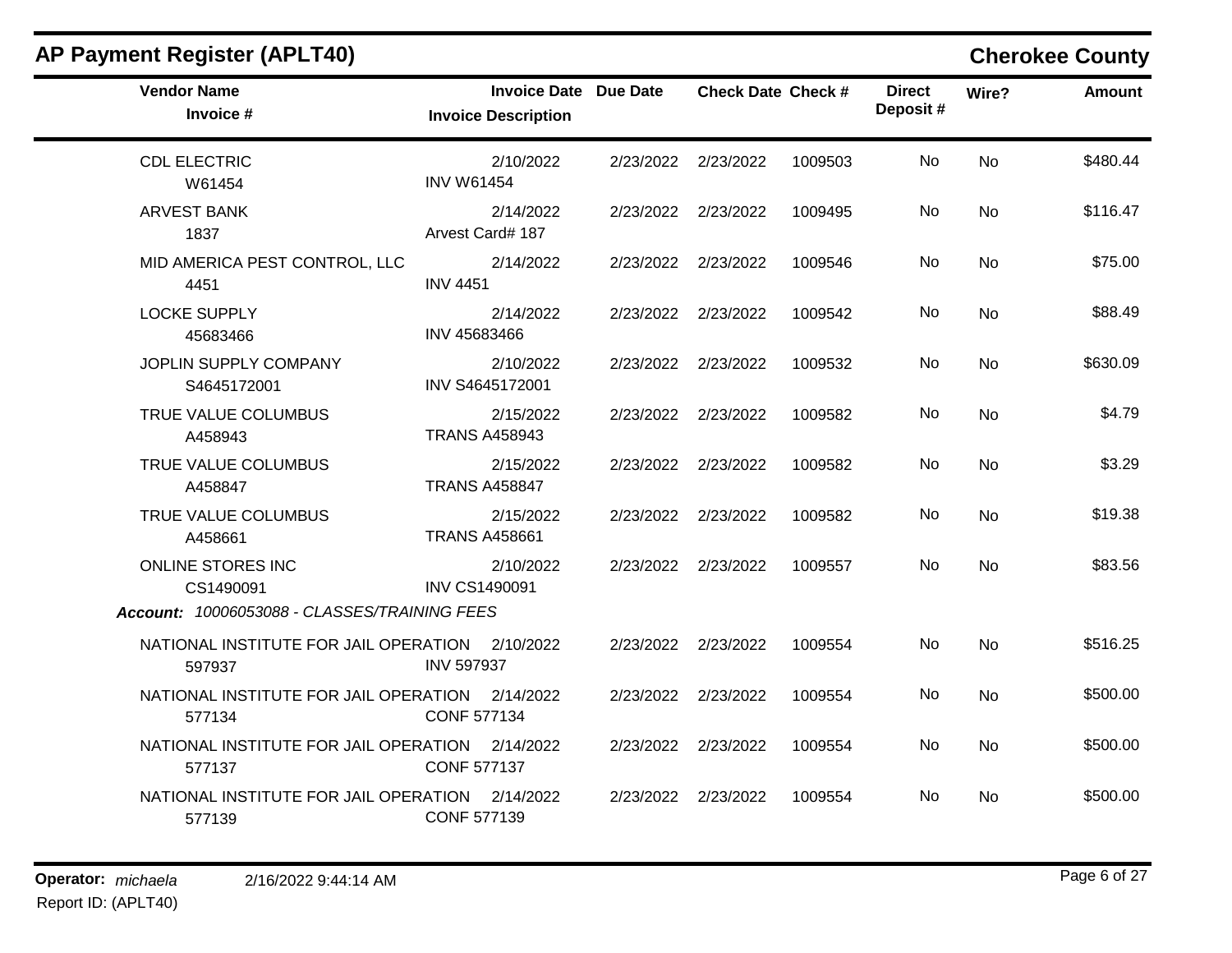| <b>AP Payment Register (APLT40)</b>                                                           |                                                            |           |                           |         |                           |           | <b>Cherokee County</b> |
|-----------------------------------------------------------------------------------------------|------------------------------------------------------------|-----------|---------------------------|---------|---------------------------|-----------|------------------------|
| <b>Vendor Name</b><br>Invoice #                                                               | <b>Invoice Date Due Date</b><br><b>Invoice Description</b> |           | <b>Check Date Check #</b> |         | <b>Direct</b><br>Deposit# | Wire?     | <b>Amount</b>          |
| <b>ARVEST BANK</b><br>223 SH6                                                                 | 2/14/2022<br><b>ACCT 8604</b>                              |           | 2/23/2022 2/23/2022       | 1009495 | No                        | <b>No</b> | \$110.98               |
| <b>WESTERN STATES SHERIFFS ASSOCIATIO</b><br>3454<br>Account: 10006053089 - OTHER CONTRACTUAL | 2/10/2022<br><b>INV 3454</b>                               |           | 2/23/2022 2/23/2022       | 1009587 | No                        | No        | \$200.00               |
| <b>CHRISTOPHER SPEER</b><br>2122IN                                                            | 2/10/2022<br><b>INV 2122IN</b>                             |           | 2/23/2022 2/23/2022       | 1009509 | No                        | No        | \$15.00                |
| <b>ARVEST BANK</b><br>223 SH3<br>Account: 10006053732 - INMATE FOOD                           | 2/14/2022<br><b>ACCT 8618</b>                              |           | 2/23/2022 2/23/2022       | 1009495 | No                        | <b>No</b> | (\$626.22)             |
| CONSOLIDATED CORRECTIONAL FOOD SE<br>19012622<br>Account: 10006053737 - INMATE PERSONAL ITEMS | 2/10/2022<br>INV 19012622                                  |           | 2/23/2022 2/23/2022       | 1009516 | No                        | <b>No</b> | \$11,862.63            |
| <b>CHARM-TEX INC</b><br>0274197                                                               | 2/14/2022<br><b>INV 0274197</b>                            |           | 2/23/2022 2/23/2022       | 1009506 | No                        | <b>No</b> | \$988.24               |
| <b>TURNKEY CORRECTIONS</b><br>00021408<br>Account: 10006053786 - INMATE MEDICAL               | 2/14/2022<br>INV 00021408                                  |           | 2/23/2022 2/23/2022       | 1009583 | No.                       | <b>No</b> | \$48.95                |
| <b>MERCY COLUMBUS</b><br>223 SH6                                                              | 2/14/2022<br>CONT 221-671123-00                            | 2/23/2022 | 2/23/2022                 | 1009544 | No                        | No        | \$632.21               |
| <b>ARVEST BANK</b><br>223 SH1                                                                 | 2/14/2022<br><b>ACCT 1696</b>                              | 2/23/2022 | 2/23/2022                 | 1009495 | No                        | No        | \$41.58                |
| ADVANCED CORRECTIONAL HEALTHCARE,<br>112742                                                   | 2/10/2022<br><b>INV 112742</b>                             |           | 2/23/2022 2/23/2022       | 1009492 | No                        | <b>No</b> | \$4,866.26             |
| <b>WELLPATH LLC</b><br>89732                                                                  | 2/14/2022<br><b>INV 89732</b>                              |           | 2/23/2022 2/23/2022       | 1009586 | No                        | No.       | \$108.00               |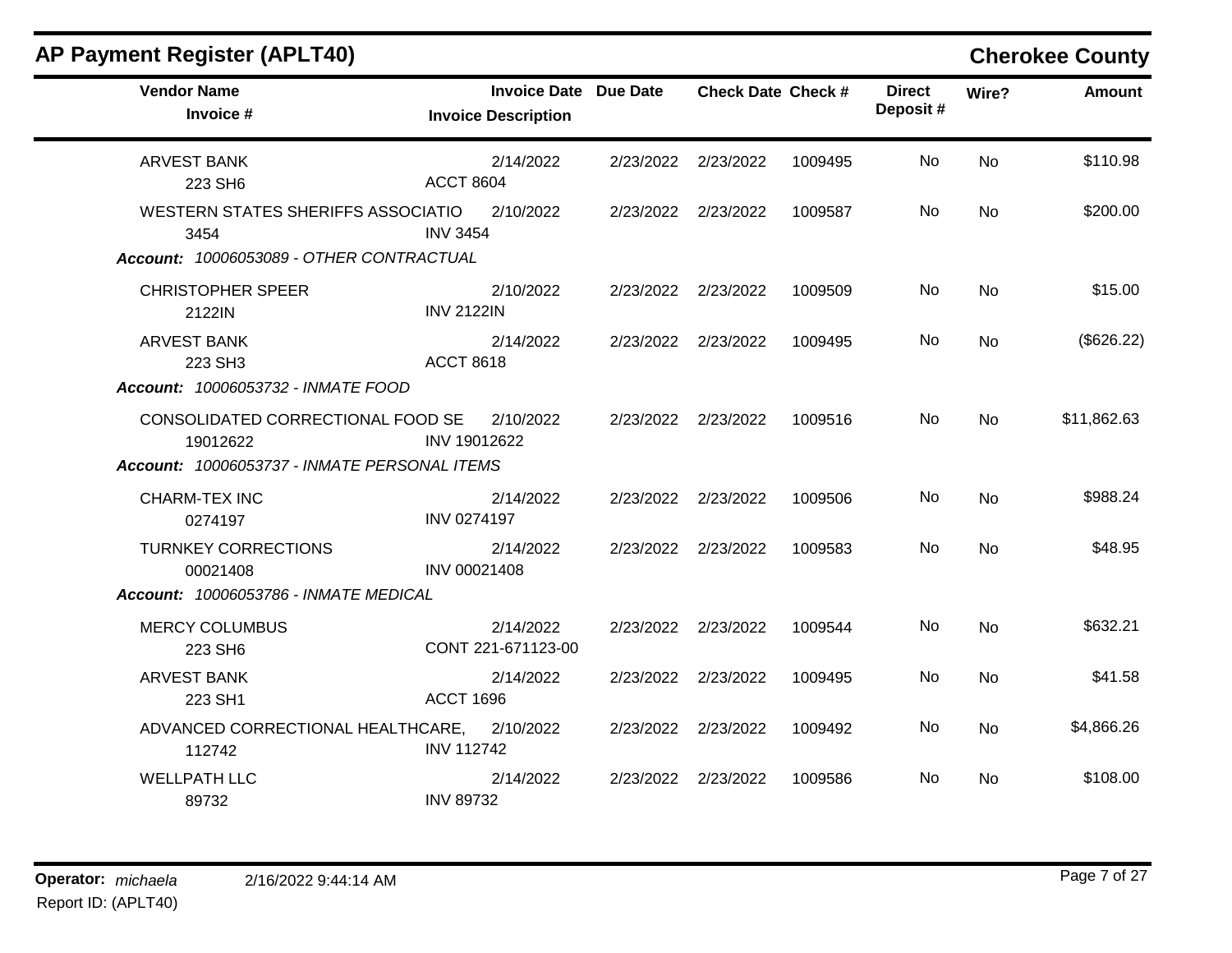### **AP Payment Register (APLT40) Cherokee County Vendor Name Invoice Date Due Date Check Date Invoice # Check Date Check # Invoice Description Direct Wire? Amount Deposit #** MERCY COLUMBUS 223 SH3 2/14/2022 2/23/2022 2/23/2022 1009545 No \$37.14 ACCT H9420000447701/NEGOT RATE No MERCY COLUMBUS 223 SH1 2/14/2022 2/23/2022 2/23/2022 1009544 No \$90.35 ACCT H9420000462701/NEGOT RATE No VIA CHRISTI HOSPITAL PITT 8192021 2/10/2022 2/23/2022 2/23/2022 1009585 No \$1,071.20 INV 8192021 No MERCY COLUMBUS 223 2/14/2022 2/23/2022 2/23/2022 1009544 No \$586.42 CONT 221-661613-00/NEGOT RATE No ADVANCED CORRECTIONAL HEALTHCARE, 114043 2/10/2022 2/23/2022 2/23/2022 1009492 No \$1,065.62 INV 114043 No MERCY COLUMBUS 223 SH 2/14/2022 2/23/2022 2/23/2022 1009544 No \$208.51 ACCT H9420000445001/NEGOT RATE No MERCY COLUMBUS 223 SH4 2/14/2022 2/23/2022 2/23/2022 1009544 No \$45.45 CONT 221-661616-00 No VIA CHRISTI HOSPITAL PITT 223 2/14/2022 2/23/2022 2/23/2022 1009585 No \$120.36 ACCT VAO81219/NEGOT RATE No ADVANCED CORRECTIONAL HEALTHCARE, 114513 2/10/2022 2/23/2022 2/23/2022 1009492 No \$4,866.26 INV 114513 No MERCY COLUMBUS 223 SH5 2/14/2022 2/23/2022 2/23/2022 1009544 No \$220.08 ACCT H9420000395001/NEGOT RATE No ADVANCED CORRECTIONAL HEALTHCARE, FC1166 2/10/2022 2/23/2022 2/23/2022 1009492 No \$6.40 INV FC1166 No **Subtotal for Department: 060 :**  \$34,452.69 **Dept: 070 DISTRICT COURT** *Account: 10007053021 - PRINTING/OFFICE SUPPLIES* TERRY CIZERLE 11306362735293017 2/14/2022 2/23/2022 2/23/2022 1009579 No \$35.95 INV 11306362735293017 No **Operator:** *michaela* Page 8 of 27 2/16/2022 9:44:14 AM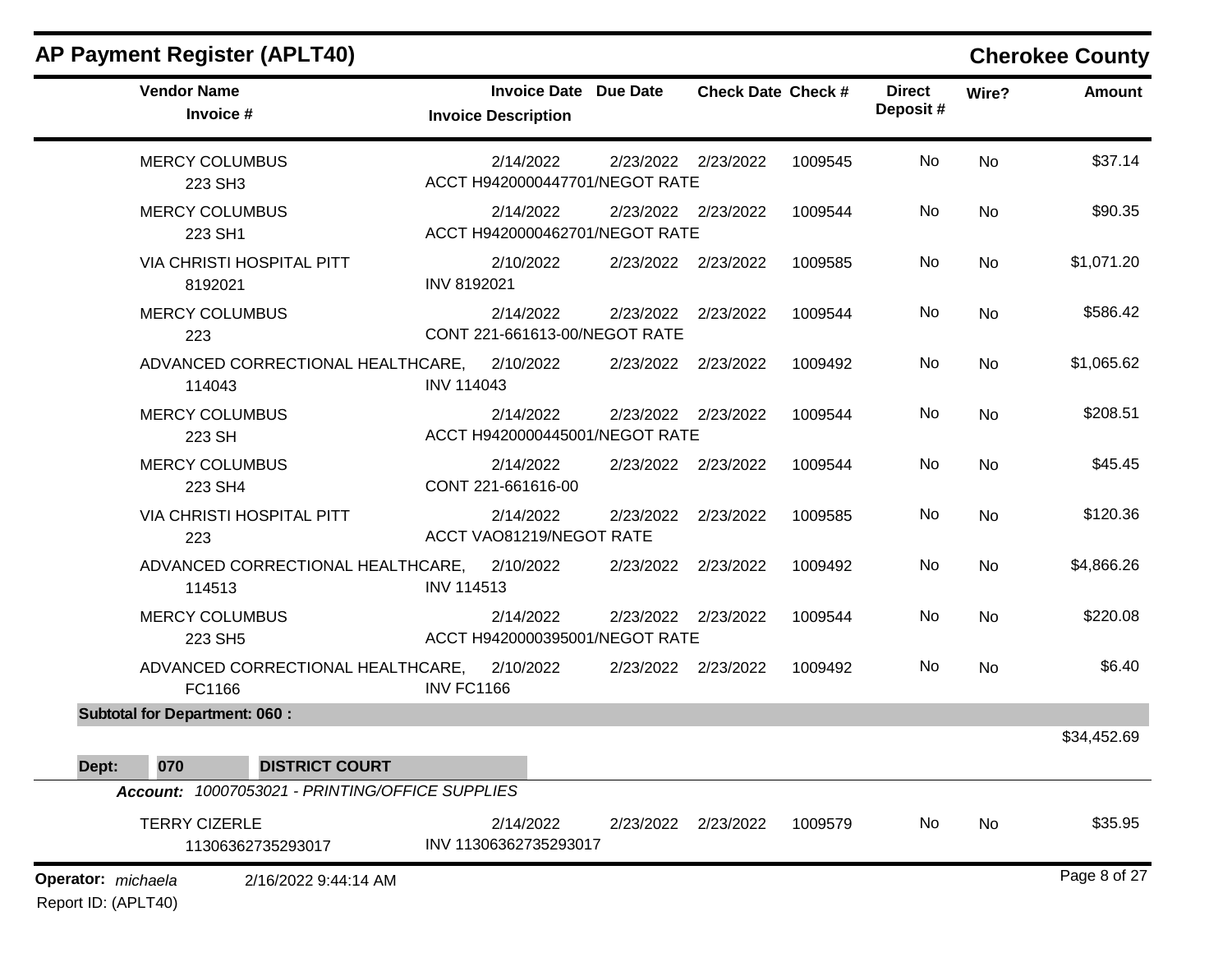|       |                                      | <b>AP Payment Register (APLT40)</b>             |                   |                                                     |           |                           |         |                           |           | <b>Cherokee County</b> |
|-------|--------------------------------------|-------------------------------------------------|-------------------|-----------------------------------------------------|-----------|---------------------------|---------|---------------------------|-----------|------------------------|
|       | <b>Vendor Name</b><br>Invoice #      |                                                 |                   | Invoice Date Due Date<br><b>Invoice Description</b> |           | <b>Check Date Check #</b> |         | <b>Direct</b><br>Deposit# | Wire?     | <b>Amount</b>          |
|       |                                      | Account: 10007053028 - COMPUTER SUPPLIES        |                   |                                                     |           |                           |         |                           |           |                        |
|       | 88627                                | ADVANTAGE COMPUTER ENTERPRISES IN               | <b>INV 88627</b>  | 2/14/2022                                           |           | 2/23/2022 2/23/2022       | 1009493 | No                        | No        | \$93.75                |
|       | 88613                                | ADVANTAGE COMPUTER ENTERPRISES IN               | <b>INV 88613</b>  | 2/14/2022                                           | 2/23/2022 | 2/23/2022                 | 1009493 | No                        | <b>No</b> | \$37.50                |
|       | 88625                                | ADVANTAGE COMPUTER ENTERPRISES IN               | <b>INV 88625</b>  | 2/14/2022                                           | 2/23/2022 | 2/23/2022                 | 1009493 | No                        | <b>No</b> | \$54.00                |
|       |                                      | Account: 10007053089 - OTHER CONTRACTUAL        |                   |                                                     |           |                           |         |                           |           |                        |
|       | <b>CULLIGAN OF JOPLIN</b><br>206341  |                                                 | <b>INV 206341</b> | 2/14/2022                                           |           | 2/23/2022 2/23/2022       | 1009520 | No.                       | No        | \$21.50                |
|       | <b>KADCCA</b><br>12522               |                                                 | <b>INV 12522</b>  | 2/14/2022                                           | 2/23/2022 | 2/23/2022                 | 1009533 | No.                       | No        | \$200.00               |
|       | <b>Subtotal for Department: 070:</b> |                                                 |                   |                                                     |           |                           |         |                           |           |                        |
|       |                                      |                                                 |                   |                                                     |           |                           |         |                           |           | \$442.70               |
| Dept: | 080                                  | <b>COURTHOUSE</b>                               |                   |                                                     |           |                           |         |                           |           |                        |
|       |                                      | Account: 10008053021 - PRINTING/OFFICE SUPPLIES |                   |                                                     |           |                           |         |                           |           |                        |
|       | <b>QUILL CORPORATION</b><br>22699994 |                                                 | INV 22366664      | 2/10/2022                                           |           | 2/23/2022 2/23/2022       | 1009565 | No.                       | No        | \$141.46               |
|       | <b>QUILL CORPORATION</b><br>22627706 |                                                 | INV 22627706      | 2/10/2022                                           | 2/23/2022 | 2/23/2022                 | 1009565 | No                        | No        | \$135.98               |
|       |                                      | Account: 10008053023 - EMPLOYEE FOOD/MEALS      |                   |                                                     |           |                           |         |                           |           |                        |
|       | <b>SHAUNDA ROSS</b><br>21122         |                                                 | <b>INV 21122</b>  | 2/14/2022                                           |           | 2/23/2022 2/23/2022       | 1009570 | No.                       | No        | \$55.00                |
|       |                                      | Account: 10008053040 - JANITORIAL SUPPLIES      |                   |                                                     |           |                           |         |                           |           |                        |
|       | TRUE VALUE COLUMBUS<br>B23395        |                                                 | INV # B23395      | 2/10/2022                                           |           | 2/23/2022 2/23/2022       | 1009582 | No.                       | No        | \$6.99                 |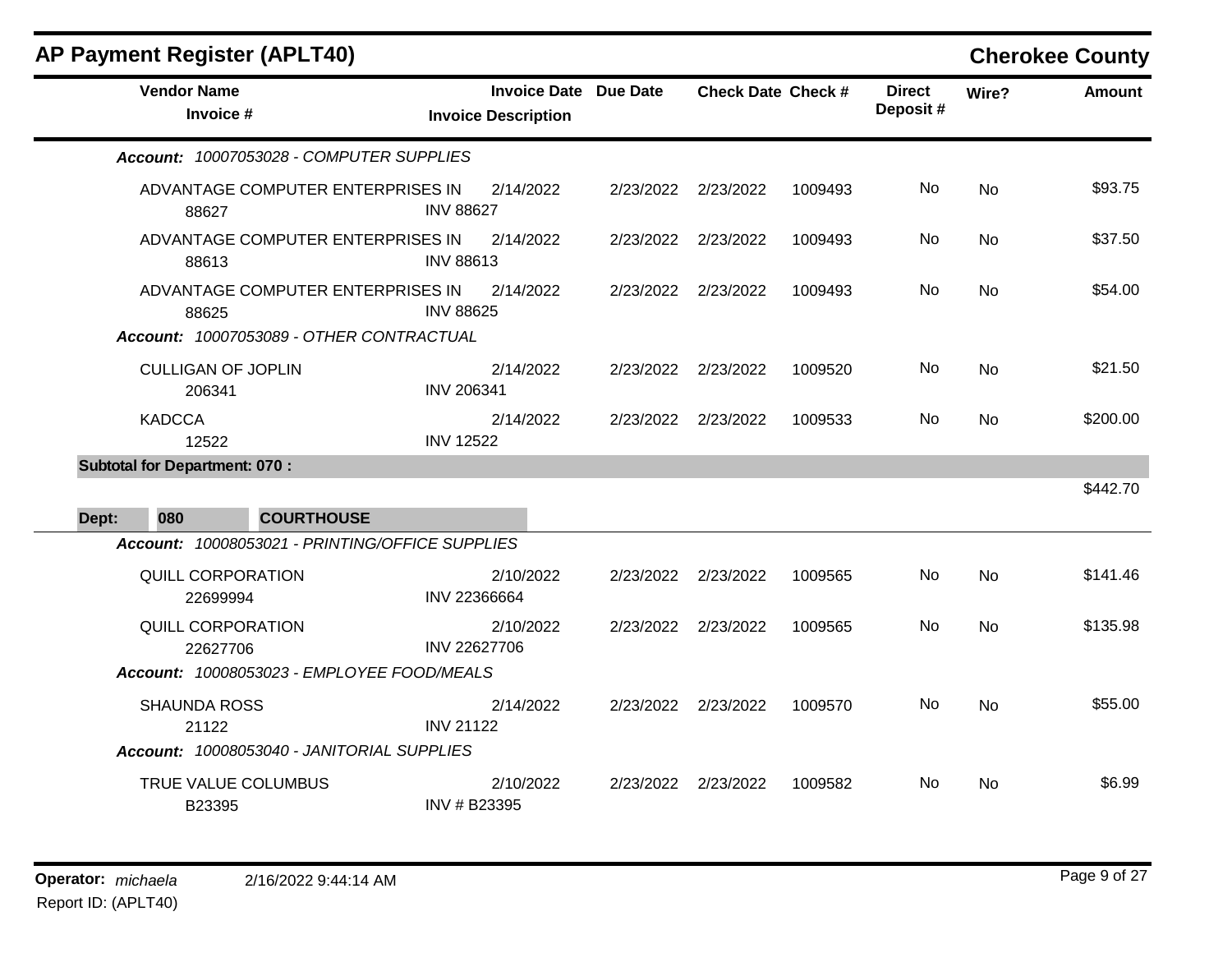| <b>Vendor Name</b><br>Invoice #                    | <b>Invoice Date Due Date</b><br><b>Invoice Description</b> |                     | <b>Check Date Check #</b> |         | <b>Direct</b><br>Deposit# | Wire?     | <b>Amount</b> |
|----------------------------------------------------|------------------------------------------------------------|---------------------|---------------------------|---------|---------------------------|-----------|---------------|
| TRUE VALUE COLUMBUS<br>A460564                     | 2/10/2022<br><b>INV A460564</b>                            |                     | 2/23/2022 2/23/2022       | 1009582 | No                        | <b>No</b> | \$85.96       |
| TRUE VALUE COLUMBUS<br>A460622                     | 2/10/2022<br><b>INV A460622</b>                            |                     | 2/23/2022 2/23/2022       | 1009582 | No.                       | No        | \$15.99       |
| <b>B.E.S.T. PLUMBING &amp; HEATING INC</b><br>1176 | 2/10/2022<br><b>INV 1176</b>                               | 2/23/2022 2/23/2022 |                           | 1009499 | No                        | <b>No</b> | \$49.76       |
| TRUE VALUE COLUMBUS<br>A460192                     | 2/10/2022<br><b>INV A460192</b>                            | 2/23/2022 2/23/2022 |                           | 1009582 | No.                       | No        | \$10.99       |
| O'REILLY AUTO PARTS<br>4083-484056                 | 2/14/2022<br>INV 4083-484056                               | 2/23/2022 2/23/2022 |                           | 1009558 | No.                       | No        | \$317.58      |
| TRUE VALUE COLUMBUS<br>A460219                     | 2/10/2022<br><b>INV A460219</b>                            | 2/23/2022 2/23/2022 |                           | 1009582 | No                        | No        | \$20.28       |
| TRUE VALUE COLUMBUS<br>A460226                     | 2/10/2022<br><b>INV A460226</b>                            |                     | 2/23/2022 2/23/2022       | 1009582 | No.                       | <b>No</b> | \$3.38        |
| <b>CINTAS FIRST AID &amp; SAFETY</b><br>4109424312 | 2/10/2022<br>inv 4109424312                                | 2/23/2022 2/23/2022 |                           | 1009511 | No                        | <b>No</b> | \$59.19       |
| Account: 10008053042 - BREAKROOM SUPPLIES          |                                                            |                     |                           |         |                           |           |               |
| <b>CULLIGAN OF JOPLIN</b><br>206011                | 2/10/2022<br><b>INV 206011</b>                             |                     | 2/23/2022 2/23/2022       | 1009520 | No                        | <b>No</b> | \$30.60       |
| <b>CULLIGAN OF JOPLIN</b><br>206542                | 2/10/2022<br><b>INV 206542</b>                             |                     | 2/23/2022 2/23/2022       | 1009520 | No.                       | <b>No</b> | \$8.50        |
| Account: 10008053072 - GAS, ELECTRIC, WATER        |                                                            |                     |                           |         |                           |           |               |
| KANSAS GAS SERVICE<br>020322                       | 2/10/2022<br>ACCT 510241094118872427                       |                     | 2/23/2022 2/23/2022       | 1009534 | No.                       | <b>No</b> | \$381.11      |
| Account: 10008053078 - LEGAL PRINTING/ADVERTISING  |                                                            |                     |                           |         |                           |           |               |
| <b>COLUMBUS NEWS REPORT</b><br>1192022             | 2/10/2022<br>inv#1                                         | 2/23/2022 2/23/2022 |                           | 1009515 | No.                       | <b>No</b> | \$56.00       |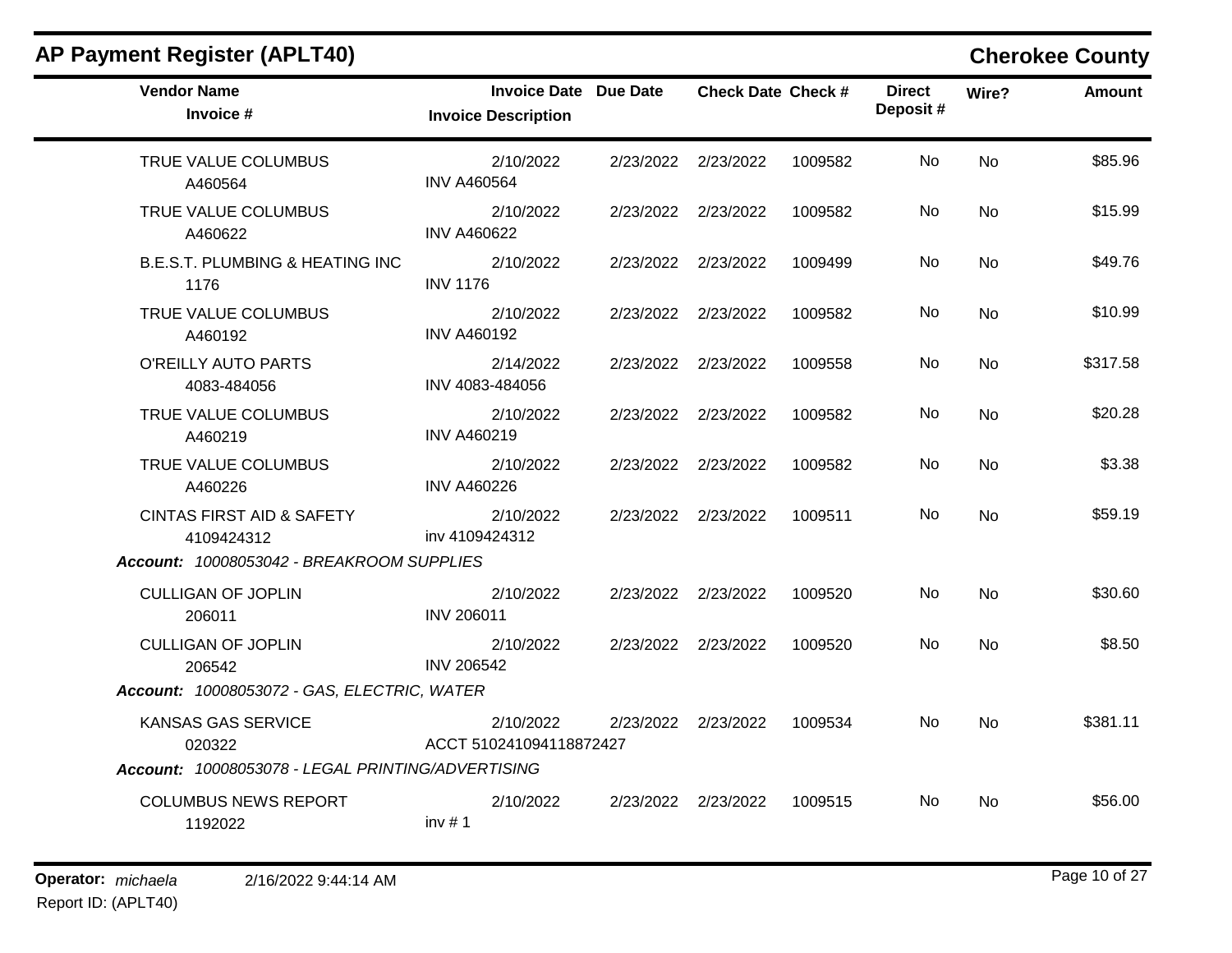| <b>Vendor Name</b><br>Invoice #                                                              | <b>Invoice Date Due Date</b><br><b>Invoice Description</b> |                     | <b>Check Date Check #</b> |         | <b>Direct</b><br>Deposit# | Wire?     | Amount     |
|----------------------------------------------------------------------------------------------|------------------------------------------------------------|---------------------|---------------------------|---------|---------------------------|-----------|------------|
| <b>COLUMBUS NEWS REPORT</b><br>223                                                           | 2/14/2022<br>LEGAL NOTICES/PUBLIC COMMENT                  | 2/23/2022 2/23/2022 |                           | 1009515 | No                        | No        | \$24.00    |
| <b>COLUMBUS NEWS REPORT</b><br>223 CH                                                        | 2/14/2022<br>LEGAL/RESOLUTION 01-22                        | 2/23/2022 2/23/2022 |                           | 1009515 | No                        | No        | \$76.00    |
| <b>COLUMBUS NEWS REPORT</b><br>1262022                                                       | 2/10/2022<br>inv 0126                                      | 2/23/2022 2/23/2022 |                           | 1009515 | No                        | <b>No</b> | \$12.00    |
| Account: 10008053080 - MAINTENANCE/BLDGS & GROUNDS                                           |                                                            |                     |                           |         |                           |           |            |
| <b>ARVEST BANK</b><br>1837                                                                   | 2/14/2022<br>Arvest Card# 187                              | 2/23/2022 2/23/2022 |                           | 1009495 | No                        | <b>No</b> | \$55.36    |
| TOUCHTON ELECTRIC INC<br>68260                                                               | 2/15/2022<br><b>INV 68260</b>                              | 2/23/2022 2/23/2022 |                           | 1009581 | No                        | No        | \$68.00    |
| <b>QUALITY PEST CONTROL INC</b><br>022322                                                    | 2/10/2022<br>INV # 022322                                  | 2/23/2022 2/23/2022 |                           | 1009564 | No.                       | No        | \$50.00    |
| Account: 10008053089 - OTHER CONTRACTUAL                                                     |                                                            |                     |                           |         |                           |           |            |
| <b>CRAWFORD COUNTY CLERK</b><br>212022                                                       | 2/10/2022<br>inv # 212022                                  | 2/23/2022 2/23/2022 |                           | 1009518 | No.                       | No        | \$915.91   |
| <b>Subtotal for Department: 080:</b>                                                         |                                                            |                     |                           |         |                           |           |            |
| 090<br><b>EMERGENCY PREPAREDNESS</b><br>Dept:                                                |                                                            |                     |                           |         |                           |           | \$2,580.04 |
| Account: 10009053021 - PRINTING/OFFICE SUPPLIES                                              |                                                            |                     |                           |         |                           |           |            |
| <b>QUILL CORPORATION</b><br>22349108<br>Account: 10009053022 - EMPLOYEE UNIFORMS/ACCESSORIES | 2/14/2022<br>INV 22349108                                  | 2/23/2022 2/23/2022 |                           | 1009565 | No                        | <b>No</b> | \$228.93   |
|                                                                                              |                                                            |                     |                           |         |                           |           |            |
| <b>ARVEST BANK</b><br>223 EP<br>Account: 10009053072 - GAS, ELECTRIC, WATER                  | 2/14/2022<br><b>ACCT 1902</b>                              | 2/23/2022 2/23/2022 |                           | 1009495 | No.                       | <b>No</b> | \$157.50   |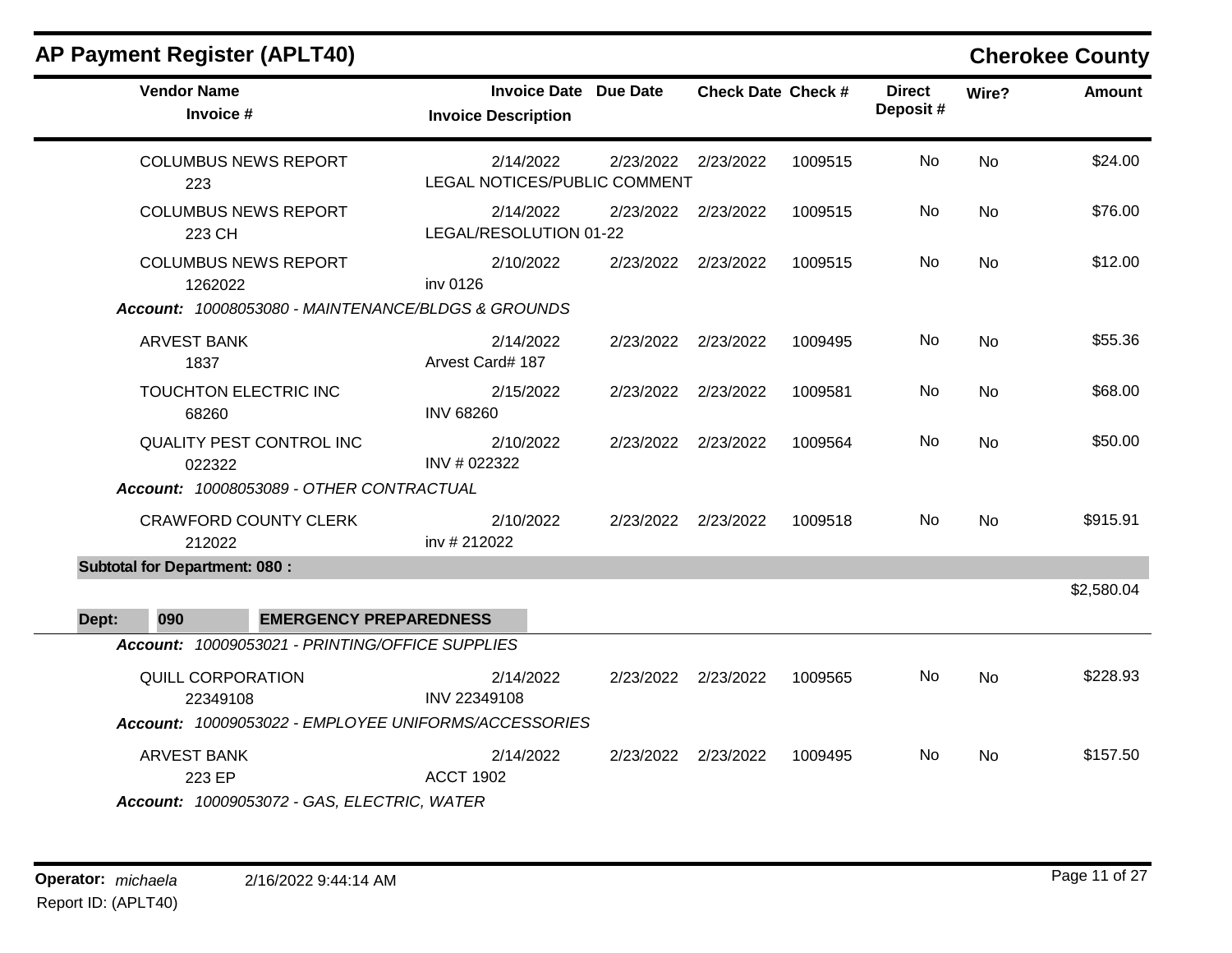|                                                 |                                |                              |                           |         |                           |           | <b>Cherokee County</b> |
|-------------------------------------------------|--------------------------------|------------------------------|---------------------------|---------|---------------------------|-----------|------------------------|
| <b>Vendor Name</b><br>Invoice #                 | <b>Invoice Description</b>     | <b>Invoice Date Due Date</b> | <b>Check Date Check #</b> |         | <b>Direct</b><br>Deposit# | Wire?     | <b>Amount</b>          |
| <b>EVERGY</b><br>2457329745                     | 2/14/2022<br>INV 2457329745    | 2/23/2022                    | 2/23/2022                 | 1009524 | No                        | <b>No</b> | \$31.54                |
| HEARTLAND ELECTRIC COOPERATIVE INC<br>212022    | 2/10/2022<br>ACCT 50891200     | 2/23/2022                    | 2/23/2022                 | 1009530 | No                        | <b>No</b> | \$50.00                |
| Account: 10009053075 - DUES/SUBSCRIPTIONS       |                                |                              |                           |         |                           |           |                        |
| <b>EVERBRIDGE</b><br>M68098                     | 2/10/2022<br><b>INV M68098</b> | 2/23/2022                    | 2/23/2022                 | 1009523 | No                        | <b>No</b> | \$3,577.53             |
| <b>Subtotal for Department: 090:</b>            |                                |                              |                           |         |                           |           |                        |
| 150<br>Dept:<br><b>COMPUTER PROGRAMMING</b>     |                                |                              |                           |         |                           |           | \$4,045.50             |
| Account: 10015053089 - OTHER CONTRACTUAL        |                                |                              |                           |         |                           |           |                        |
| NEX-TECH<br>22022                               | 2/10/2022<br>ACCT 0000403167   |                              | 2/23/2022 2/23/2022       | 1009556 | No                        | No        | \$5.00                 |
| <b>STRONGHOLD DATA</b><br>37606                 | 2/10/2022<br><b>INV 37606</b>  |                              | 2/23/2022 2/23/2022       | 1009574 | No                        | <b>No</b> | \$5,593.50             |
| <b>Subtotal for Department: 150:</b>            |                                |                              |                           |         |                           |           |                        |
|                                                 |                                |                              |                           |         |                           |           | \$5,598.50             |
| 190<br>911 MAPPING<br>Dept:                     |                                |                              |                           |         |                           |           |                        |
| Account: 10019053028 - COMPUTER SUPPLIES        |                                |                              |                           |         |                           |           |                        |
| <b>QUILL CORPORATION</b><br>21711422            | 12/16/2021<br>INV 21711422     | 12/31/2021                   | 2/23/2022                 | 1009565 | No                        | No        | \$144.99               |
| <b>Subtotal for Department: 190:</b>            |                                |                              |                           |         |                           |           |                        |
|                                                 |                                |                              |                           |         |                           |           | \$144.99               |
| 210<br><b>GIS INFO HANDLING SYSTEM</b><br>Dept: |                                |                              |                           |         |                           |           |                        |
| Account: 10021053075 - DUES/SUBSCRIPTIONS       |                                |                              |                           |         |                           |           |                        |
| <b>SUMNERONE</b><br>3119012                     | 2/14/2022<br>INV 3119012       |                              | 2/23/2022 2/23/2022       | 1009575 | No                        | No        | \$121.52               |
| Operator: michaela<br>2/16/2022 9:44:14 AM      |                                |                              |                           |         |                           |           | Page 12 of 27          |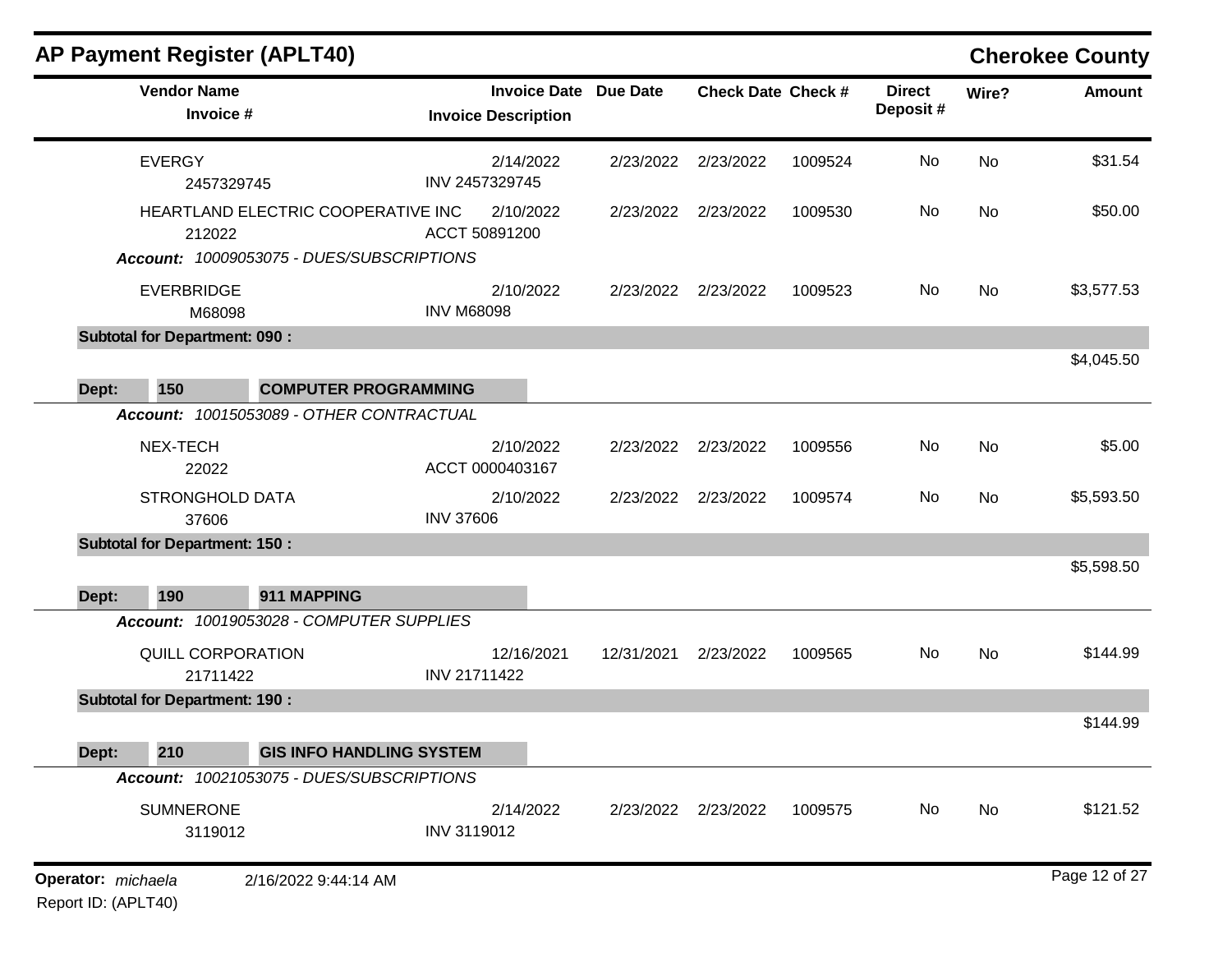|       |                                           | <b>AP Payment Register (APLT40)</b>                                           |                                                            |           |                           |         |                           |       | <b>Cherokee County</b> |
|-------|-------------------------------------------|-------------------------------------------------------------------------------|------------------------------------------------------------|-----------|---------------------------|---------|---------------------------|-------|------------------------|
|       | <b>Vendor Name</b>                        | Invoice #                                                                     | <b>Invoice Date Due Date</b><br><b>Invoice Description</b> |           | <b>Check Date Check #</b> |         | <b>Direct</b><br>Deposit# | Wire? | <b>Amount</b>          |
|       |                                           | Account: 10021053076 - PROFESSIONAL SERVICES                                  |                                                            |           |                           |         |                           |       |                        |
|       |                                           | <b>RODNEY SANDERS</b><br>20220105<br>Account: 10021053089 - OTHER CONTRACTUAL | 2/14/2022<br>INV 20220105                                  | 2/23/2022 | 2/23/2022                 | 1009566 | No                        | No    | \$1,185.00             |
|       |                                           |                                                                               |                                                            |           |                           |         |                           |       | \$118.75               |
|       | <b>RODNEY SANDERS</b><br>20220107         |                                                                               | 2/10/2022<br>INV 20220107                                  | 2/23/2022 | 2/23/2022                 | 1009566 | No                        | No    |                        |
|       |                                           | <b>Subtotal for Department: 210:</b>                                          |                                                            |           |                           |         |                           |       |                        |
|       |                                           |                                                                               |                                                            |           |                           |         |                           |       | \$1,425.27             |
| Dept: | 500                                       | <b>SOLID WASTE RECYCLING</b>                                                  |                                                            |           |                           |         |                           |       |                        |
|       |                                           | Account: 10050053502 - SOLID WASTE EXPENSES                                   |                                                            |           |                           |         |                           |       |                        |
|       |                                           | SOUTHEAST KANSAS RECYCLING, INC<br>01312022L                                  | 2/10/2022<br>INV 01312022L                                 | 2/23/2022 | 2/23/2022                 | 1009573 | No                        | No    | \$1,200.00             |
|       |                                           | <b>Subtotal for Department: 500:</b>                                          |                                                            |           |                           |         |                           |       |                        |
|       |                                           |                                                                               |                                                            |           |                           |         |                           |       | \$1,200.00             |
|       | <b>Subtotal for Fund: 100:</b>            |                                                                               |                                                            |           |                           |         |                           |       |                        |
| Fund: | 103                                       | <b>TECHNOLOGY FUND</b>                                                        |                                                            |           |                           |         |                           |       | \$62,019.58            |
| Dept: | 000                                       | NON-DEPARTMENTAL                                                              |                                                            |           |                           |         |                           |       |                        |
|       | <b>Account:</b>                           | 10300053093 - OFFICE FURNITURE/EQUIP                                          |                                                            |           |                           |         |                           |       |                        |
|       |                                           | COPY PRODUCTS INC<br>400870                                                   | 2/14/2022<br><b>INV 400870</b>                             | 2/23/2022 | 2/23/2022                 | 1009517 | No                        | No    | \$1,000.00             |
|       |                                           | <b>Subtotal for Department: 000:</b>                                          |                                                            |           |                           |         |                           |       |                        |
|       |                                           |                                                                               |                                                            |           |                           |         |                           |       | \$1,000.00             |
|       | <b>Subtotal for Fund: 103:</b>            |                                                                               |                                                            |           |                           |         |                           |       |                        |
| Fund: | 110                                       | <b>ROAD AND BRIDGE</b>                                                        |                                                            |           |                           |         |                           |       | \$1,000.00             |
|       | Operator: michaela<br>Report ID: (APLT40) | 2/16/2022 9:44:14 AM                                                          |                                                            |           |                           |         |                           |       | Page 13 of 27          |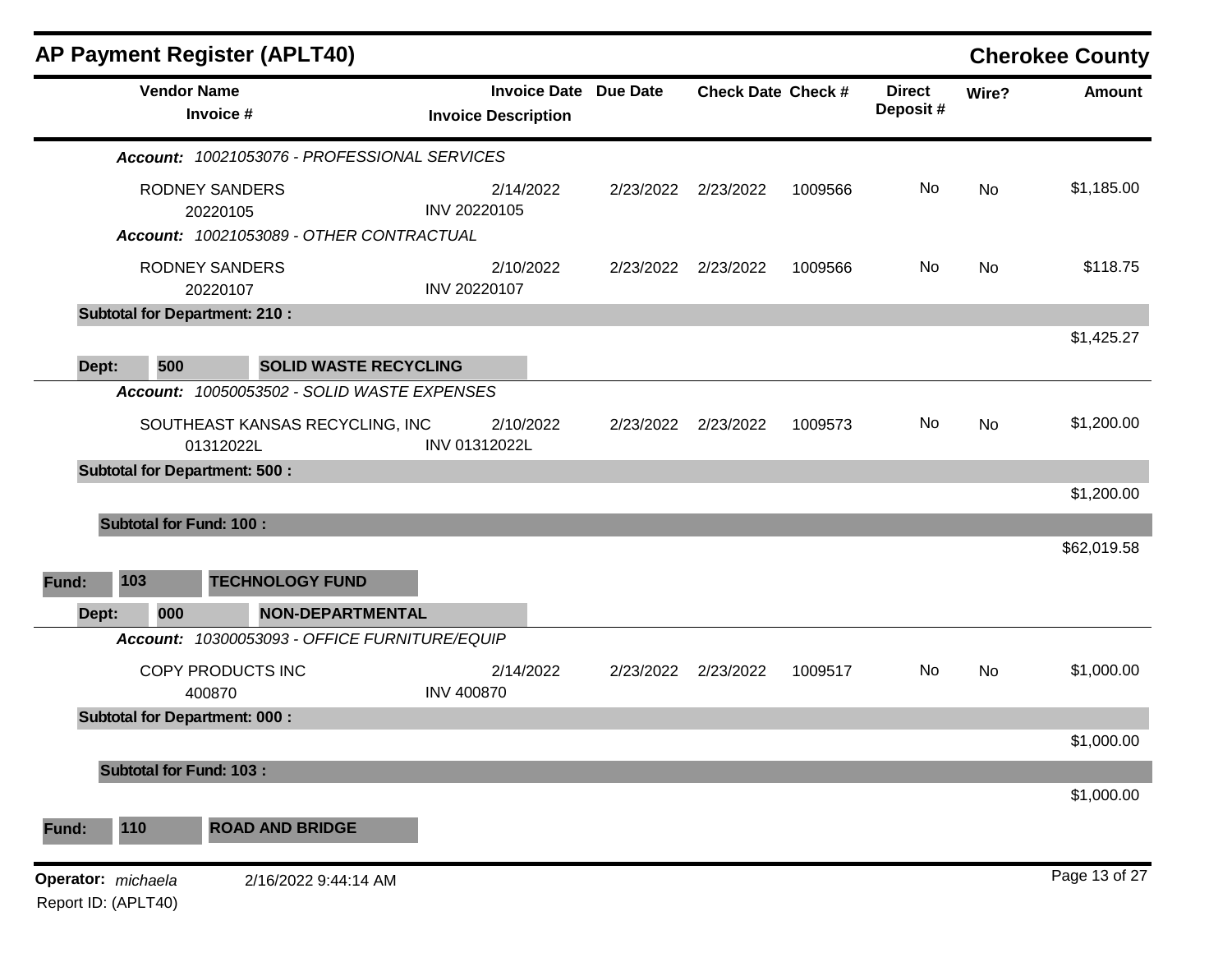| <b>AP Payment Register (APLT40)</b>                  |                                                            |           |                           |         |                           |           | <b>Cherokee County</b> |
|------------------------------------------------------|------------------------------------------------------------|-----------|---------------------------|---------|---------------------------|-----------|------------------------|
| <b>Vendor Name</b><br>Invoice #                      | <b>Invoice Date Due Date</b><br><b>Invoice Description</b> |           | <b>Check Date Check #</b> |         | <b>Direct</b><br>Deposit# | Wire?     | <b>Amount</b>          |
| 000<br><b>NON-DEPARTMENTAL</b><br>Dept:              |                                                            |           |                           |         |                           |           |                        |
| Account: 11000053021 - PRINTING/OFFICE SUPPLIES      |                                                            |           |                           |         |                           |           |                        |
| <b>ARVEST BANK</b><br>1837                           | 2/14/2022<br>Arvest Card# 187                              |           | 2/23/2022 2/23/2022       | 1009495 | No.                       | No        | \$347.02               |
| Account: 11000053022 - EMPLOYEE UNIFORMS/ACCESSORIES |                                                            |           |                           |         |                           |           |                        |
| <b>CINTAS #459</b><br>4108591720                     | 1/25/2022<br>Invoice# 4108591720                           |           | 2/23/2022 2/23/2022       | 1009510 | No                        | <b>No</b> | \$151.96               |
| <b>CINTAS #459</b><br>4109960824                     | 2/8/2022<br>Invoice# 4109960824                            |           | 2/23/2022 2/23/2022       | 1009510 | No                        | No        | \$190.19               |
| <b>CINTAS #459</b><br>4109270845                     | 2/1/2022<br>Invoice# 4109270845                            |           | 2/23/2022 2/23/2022       | 1009510 | No                        | <b>No</b> | \$302.25               |
| Account: 11000053032 - OIL/GREASE                    |                                                            |           |                           |         |                           |           |                        |
| SAFETY-KLEEN SYSTEMS 5201<br>88009465                | 1/20/2022<br>Invoice# 88009465                             |           | 2/23/2022 2/23/2022       | 1009567 | No.                       | No        | \$425.74               |
| FROST OIL COMPANY<br>0270514                         | 2/7/2022<br>Invoice# 0270514                               |           | 2/23/2022 2/23/2022       | 1009527 | No                        | <b>No</b> | \$377.91               |
| Account: 11000053033 - TIRES                         |                                                            |           |                           |         |                           |           |                        |
| <b>BEACON TIRE</b><br>60067654                       | 2/7/2022<br>tires invoice# 60067654                        |           | 2/23/2022 2/23/2022       | 1009501 | No                        | No        | \$884.48               |
| POMP'S TIRE SERVICE INC<br>1220026323                | 1/21/2022<br>tires invoice# 1220026323                     | 2/23/2022 | 2/23/2022                 | 1009562 | No                        | No        | \$7,795.44             |
| <b>Account: 11000053034 - ASPHALT</b>                |                                                            |           |                           |         |                           |           |                        |
| TEETER'S ASPHALT & MATERIALS<br>9596                 | 2/1/2022<br>Cold patch invoice #9596                       |           | 2/23/2022 2/23/2022       | 1009578 | <b>No</b>                 | <b>No</b> | \$273.00               |
| Account: 11000053035 - ROCK                          |                                                            |           |                           |         |                           |           |                        |
| MULBERRY LIMESTONE QUARRY CO<br>27195                | 1/31/2022<br>rock invoice #27195                           |           | 2/23/2022 2/23/2022       | 1009551 | No.                       | No        | \$4,645.89             |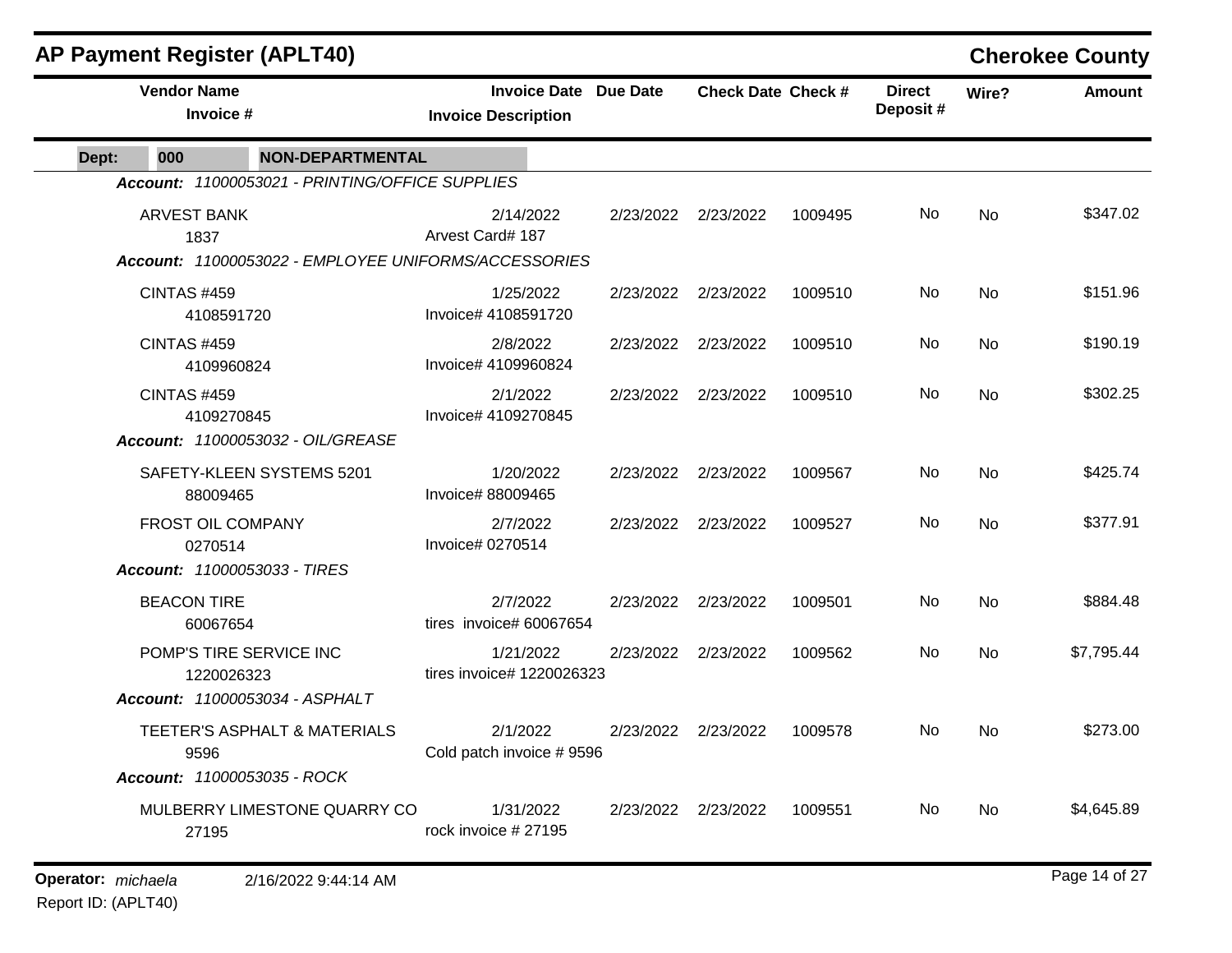| <b>AP Payment Register (APLT40)</b>            |                                                            |           |                           |         |                           |           | <b>Cherokee County</b> |
|------------------------------------------------|------------------------------------------------------------|-----------|---------------------------|---------|---------------------------|-----------|------------------------|
| <b>Vendor Name</b><br>Invoice #                | <b>Invoice Date Due Date</b><br><b>Invoice Description</b> |           | <b>Check Date Check #</b> |         | <b>Direct</b><br>Deposit# | Wire?     | <b>Amount</b>          |
| Account: 11000053075 - DUES/SUBSCRIPTIONS      |                                                            |           |                           |         |                           |           |                        |
| <b>ARVEST BANK</b><br>1837                     | 2/14/2022<br>Arvest Card# 187                              |           | 2/23/2022 2/23/2022       | 1009495 | No.                       | <b>No</b> | \$29.18                |
| Account: 11000053079 - MACHINERY/EQUIPMENT     |                                                            |           |                           |         |                           |           |                        |
| JOHN FABICK TRACTOR CO<br>0437728              | 2/10/2022<br>Invoice# 0437728                              | 2/23/2022 | 2/23/2022                 | 1009531 | No                        | <b>No</b> | \$84.80                |
| <b>MIDWEST WHEEL</b><br>2665569-00             | 1/14/2022<br>Invoice# 2665569-00                           | 2/23/2022 | 2/23/2022                 | 1009547 | No                        | <b>No</b> | \$231.96               |
| <b>GENERAL MACHINERY OF PITTSBURG</b><br>19656 | 1/31/2022<br>Invoice# 19656                                |           | 2/23/2022 2/23/2022       | 1009528 | No.                       | No        | \$130.26               |
| <b>GENERAL MACHINERY OF PITTSBURG</b><br>19655 | 1/31/2022<br>Invoice# 19655                                |           | 2/23/2022 2/23/2022       | 1009528 | No                        | <b>No</b> | \$167.66               |
| <b>ARVEST BANK</b><br>1837                     | 2/14/2022<br>Arvest Card# 187                              |           | 2/23/2022 2/23/2022       | 1009495 | No                        | No        | \$1,729.33             |
| O'REILLY AUTO PARTS<br>0118-467227             | 2/11/2022<br>Invoice# 0118-467227                          |           | 2/23/2022 2/23/2022       | 1009559 | No                        | <b>No</b> | \$6.28                 |
| O'REILLY AUTOMOTIVE<br>4083-484365             | 2/3/2022<br>Invoice# 4083-484365                           |           | 2/23/2022 2/23/2022       | 1009560 | No                        | <b>No</b> | \$3.94                 |
| <b>MIDWEST WHEEL</b><br>2696910-00             | 2/10/2022<br>Invoice# 2696910-00                           |           | 2/23/2022 2/23/2022       | 1009548 | No                        | <b>No</b> | \$34.56                |
| NATALINIS AUTOMOTIVE<br>796390                 | 2/2/2022<br>Invoice# 796390                                |           | 2/23/2022 2/23/2022       | 1009553 | No                        | <b>No</b> | \$10.28                |
| NATALINIS AUTOMOTIVE<br>79629                  | 2/1/2022<br>Invoice# 796292                                |           | 2/23/2022 2/23/2022       | 1009553 | No                        | <b>No</b> | \$19.49                |
| NATALINIS AUTOMOTIVE<br>795976                 | 1/28/2022<br>Invoice# 795976                               | 2/23/2022 | 2/23/2022                 | 1009553 | No                        | No        | \$11.99                |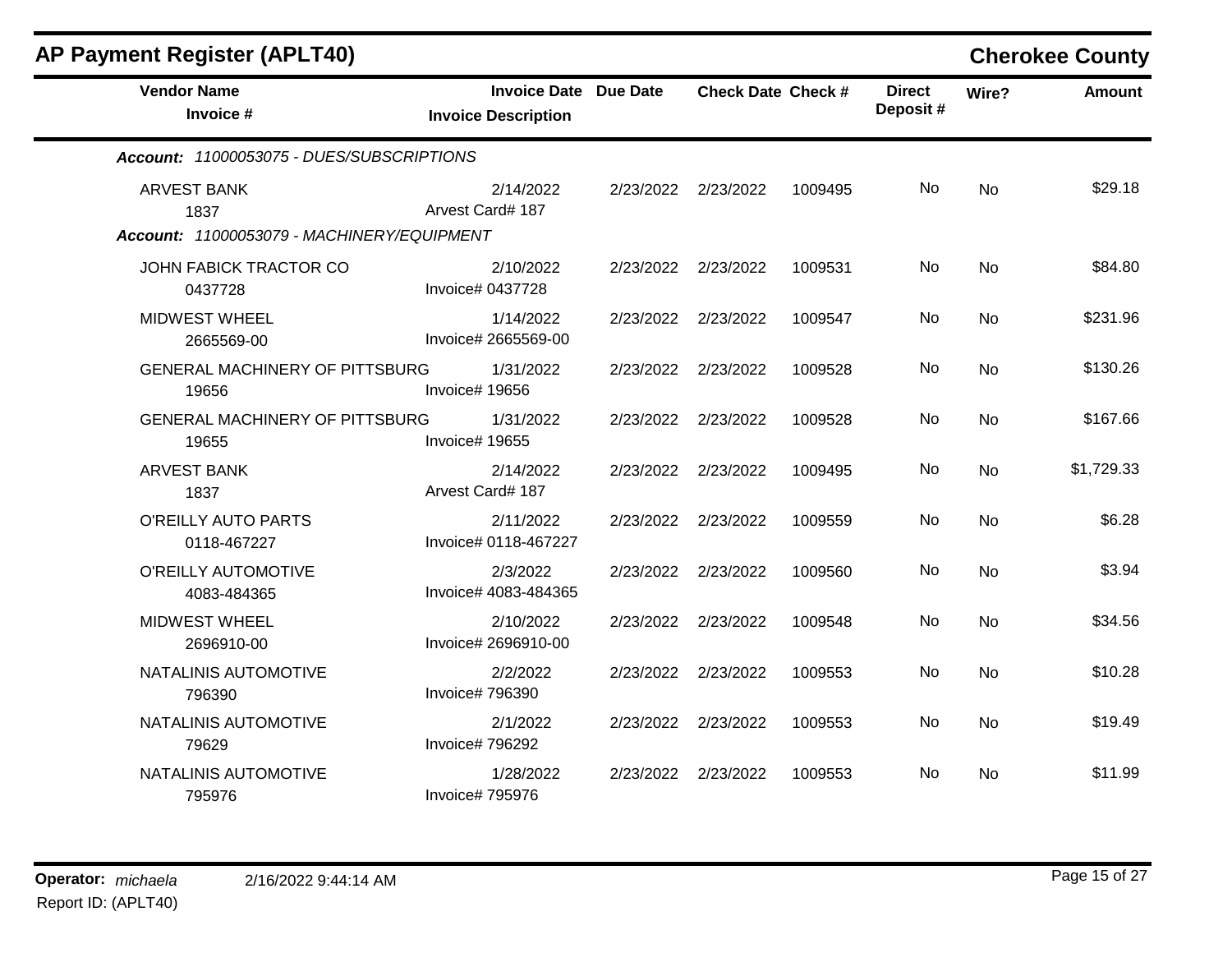| <b>Vendor Name</b><br>Invoice #                  | Invoice Date Due Date<br><b>Invoice Description</b> |                     | <b>Check Date Check #</b> |         | <b>Direct</b><br>Deposit# | Wire?     | <b>Amount</b> |
|--------------------------------------------------|-----------------------------------------------------|---------------------|---------------------------|---------|---------------------------|-----------|---------------|
| <b>KIRKLAND</b><br>625286                        | 1/28/2022<br><b>INVOICE #625286</b>                 | 2/23/2022           | 2/23/2022                 | 1009540 | No                        | <b>No</b> | \$928.30      |
| JOHN FABICK TRACTOR CO<br>437729                 | 2/10/2022<br>Invoice# 437729                        | 2/23/2022 2/23/2022 |                           | 1009531 | No                        | <b>No</b> | \$12.25       |
| NATALINIS AUTOMOTIVE<br>796466                   | 2/3/2022<br>Invoice# 796466                         | 2/23/2022 2/23/2022 |                           | 1009553 | No                        | <b>No</b> | \$92.24       |
| <b>MIDWEST WHEEL</b><br>2663392-00               | 1/13/2022<br>Invoice# 2663392-00                    | 2/23/2022 2/23/2022 |                           | 1009549 | No                        | <b>No</b> | \$158.32      |
| NATALINIS AUTOMOTIVE<br>796536                   | 2/4/2022<br>Invoice# 796536                         | 2/23/2022 2/23/2022 |                           | 1009553 | No                        | <b>No</b> | \$128.39      |
| <b>MIDWEST WHEEL</b><br>2552528-05               | 1/14/2022<br>Invoice# 2552528-05                    | 2/23/2022 2/23/2022 |                           | 1009549 | No                        | <b>No</b> | \$29.00       |
| MUNICIPAL INDUSTRIAL SUPPLY<br>3225              | 2/11/2022<br>invoice# 3225                          | 2/23/2022 2/23/2022 |                           | 1009552 | No                        | <b>No</b> | \$1,762.13    |
| FARMERS COOPERATIVE ASSOCIATION<br>320559        | 2/10/2022<br>INV#320559                             | 2/23/2022 2/23/2022 |                           | 1009525 | No                        | <b>No</b> | \$18.99       |
| <b>ARVEST BANK</b><br>3204                       | 2/14/2022<br>Arvest# 3204                           | 2/23/2022           | 2/23/2022                 | 1009494 | <b>No</b>                 | <b>No</b> | \$858.39      |
| <b>FARMERS COOPERATIVE ASSOCIATION</b><br>320268 | 2/7/2022<br>terminal clamp invoice #320268          | 2/23/2022           | 2/23/2022                 | 1009525 | No                        | <b>No</b> | \$2.50        |
| H & K CAMPER SALES INC<br>27255                  | 2/9/2022<br>Invoice# 27255                          | 2/23/2022           | 2/23/2022                 | 1009529 | No                        | <b>No</b> | \$36.00       |
| <b>MIDWEST WHEEL</b><br>2697783-00               | 2/11/2022<br>Invoice# 2697783-00                    | 2/23/2022 2/23/2022 |                           | 1009548 | No                        | <b>No</b> | \$610.60      |
| O'REILLY AUTOMOTIVE<br>4083-485056               | 2/11/2022<br>Invoice#4083-485056                    | 2/23/2022 2/23/2022 |                           | 1009560 | No                        | No        | \$49.04       |
| <b>PTG</b><br>813018162                          | 2/9/2022<br>Invoice# 813018162                      | 2/23/2022 2/23/2022 |                           | 1009563 | No                        | <b>No</b> | \$238.28      |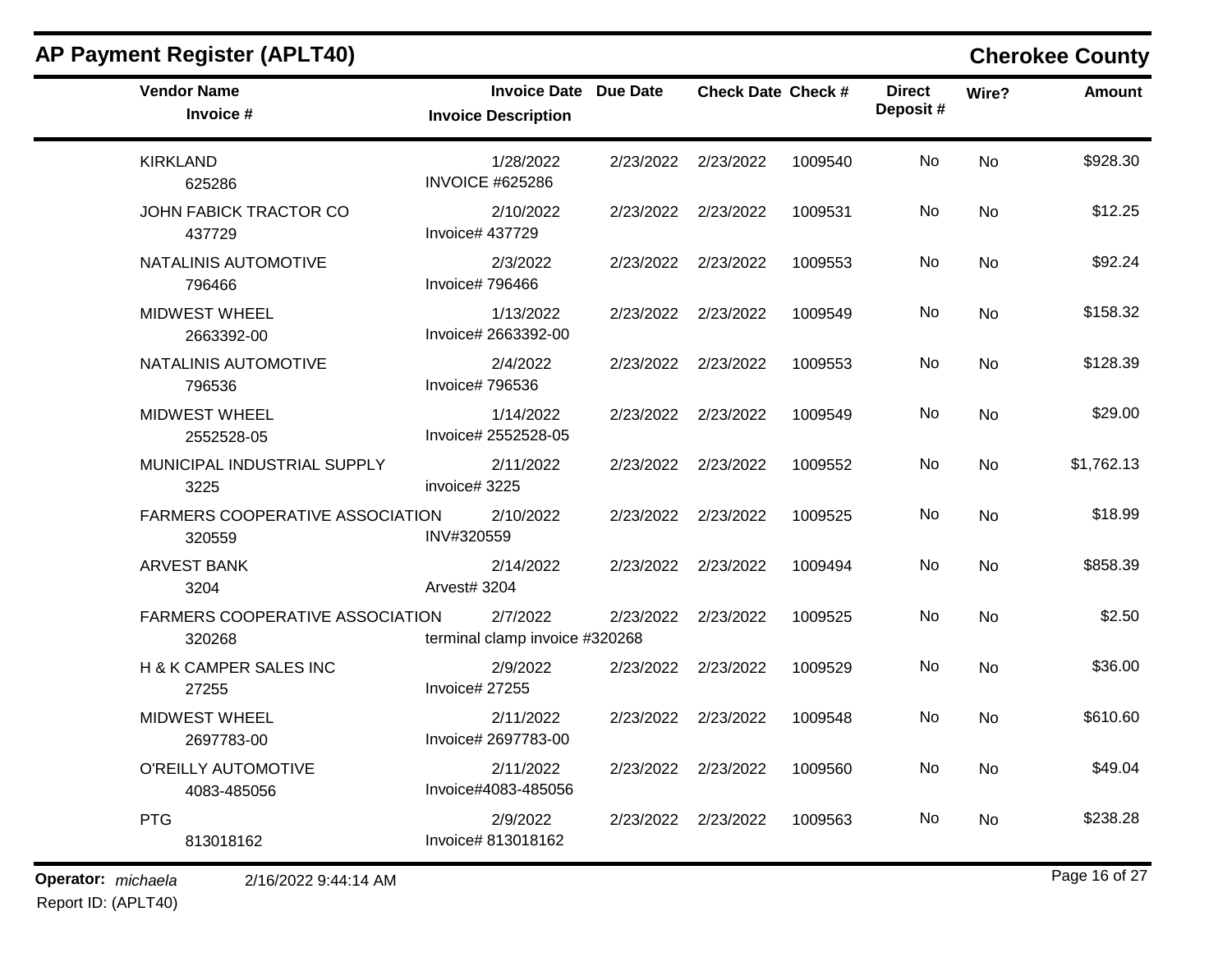| <b>AP Payment Register (APLT40)</b>    |                                                            |           |                           |         |                           |           | <b>Cherokee County</b> |
|----------------------------------------|------------------------------------------------------------|-----------|---------------------------|---------|---------------------------|-----------|------------------------|
| <b>Vendor Name</b><br>Invoice #        | <b>Invoice Date Due Date</b><br><b>Invoice Description</b> |           | <b>Check Date Check #</b> |         | <b>Direct</b><br>Deposit# | Wire?     | <b>Amount</b>          |
| JOHN FABICK TRACTOR CO<br>PIJO0437308  | 2/7/2022<br>CREDIT INV# PIJO0437308                        | 2/23/2022 | 2/23/2022                 | 1009531 | No                        | No        | (\$617.53)             |
| JOHN FABICK TRACTOR CO<br>PIJO0436758  | 1/31/2022<br>INV# PIJO0436758                              | 2/23/2022 | 2/23/2022                 | 1009531 | No                        | No        | \$1,242.68             |
| JOHN FABICK TRACTOR CO<br>PIJO#0437407 | 2/8/2022<br>INV# PIJO#0437407                              | 2/23/2022 | 2/23/2022                 | 1009531 | No                        | No        | \$12.25                |
| TRUE VALUE COLUMBUS<br>A460357         | 2/4/2022<br><b>TOOL INV# A46357</b>                        | 2/23/2022 | 2/23/2022                 | 1009582 | No                        | <b>No</b> | \$89.99                |
| TRUE VALUE COLUMBUS<br>A460346         | 2/3/2022<br>KEY INV# 460346                                | 2/23/2022 | 2/23/2022                 | 1009582 | No                        | No        | \$6.08                 |
| TRUE VALUE COLUMBUS<br>A460233         | 2/1/2022<br>KEY INV #A460233                               | 2/23/2022 | 2/23/2022                 | 1009582 | No                        | No        | \$4.21                 |
| NATALINIS AUTOMOTIVE<br>796393         | 2/2/2022<br>Invoice# 796393                                | 2/23/2022 | 2/23/2022                 | 1009553 | No                        | No        | (\$7.29)               |
| <b>PTG</b><br>81304196                 | 1/29/2022<br>Invoice# 81304196                             | 2/23/2022 | 2/23/2022                 | 1009563 | No                        | No        | \$246.68               |
| O'REILLY AUTO PARTS<br>4083-484056     | 2/14/2022<br>INV 4083-484056                               | 2/23/2022 | 2/23/2022                 | 1009558 | No                        | No        | \$400.91               |
| <b>PTG</b><br>813017980                | 2/7/2022<br>Invoice# 813017980                             | 2/23/2022 | 2/23/2022                 | 1009563 | No                        | No        | \$85.90                |
| <b>PTG</b><br>813017904X1              | 2/8/2022<br>Invoice# 813017904X1                           | 2/23/2022 | 2/23/2022                 | 1009563 | No                        | No        | \$99.33                |
| <b>PTG</b><br>813017904                | 2/4/2022<br>Invoice# 813017904                             | 2/23/2022 | 2/23/2022                 | 1009563 | No                        | No        | \$747.32               |
| <b>PTG</b><br>813017820                | 2/2/2022<br>Invoice# 813017820                             |           | 2/23/2022 2/23/2022       | 1009563 | No                        | No        | \$7.18                 |
| <b>PTG</b><br>813017700                | 2/1/2022<br>Invoice# 813017700                             |           | 2/23/2022 2/23/2022       | 1009563 | No                        | No        | \$1,000.04             |

**Operator:** *michaela* 2/16/2022 9:44:14 AM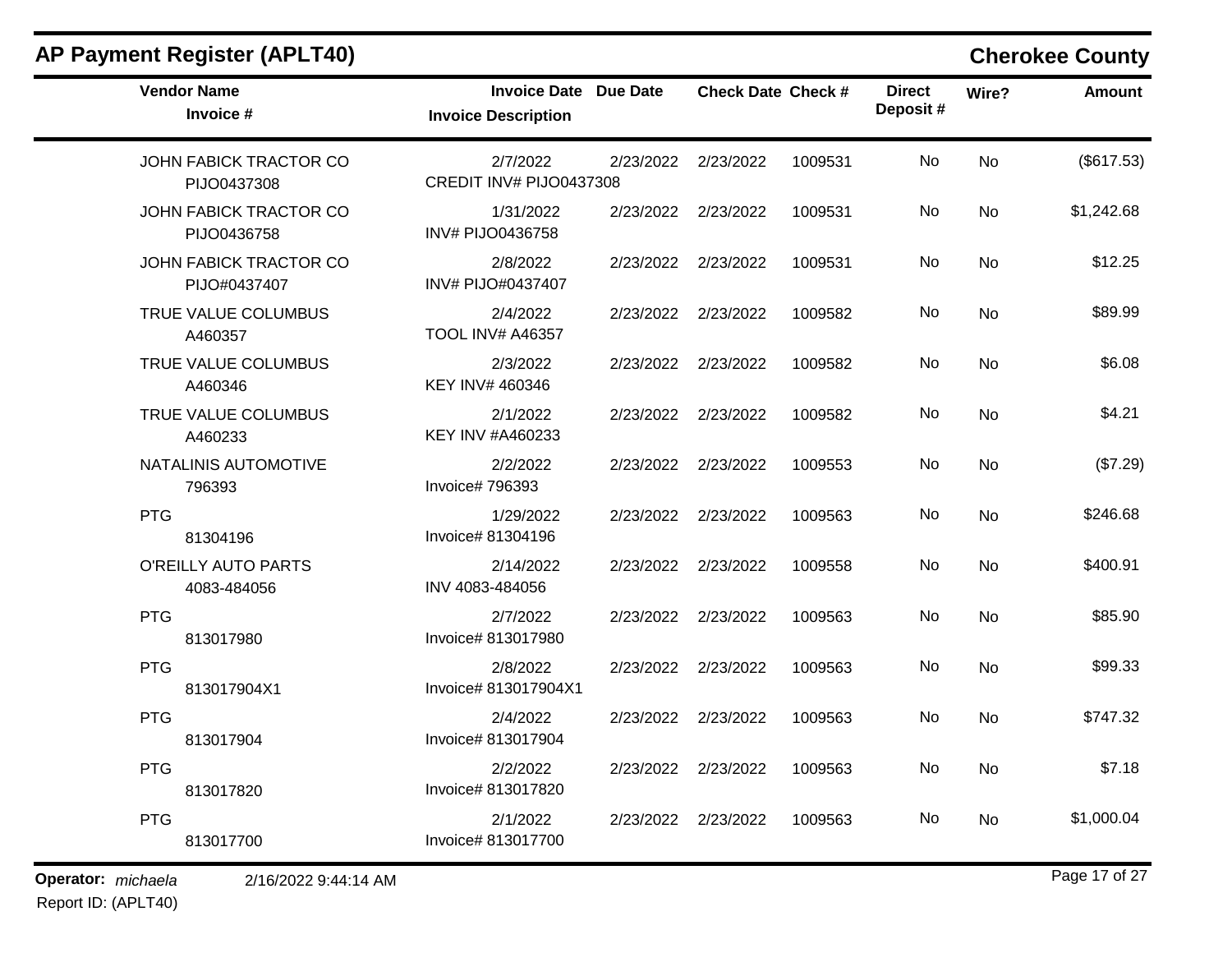| <b>Vendor Name</b><br>Invoice #     | <b>Invoice Date Due Date</b><br><b>Invoice Description</b> |           | <b>Check Date Check #</b> |         | <b>Direct</b><br>Deposit# | Wire?     | <b>Amount</b> |
|-------------------------------------|------------------------------------------------------------|-----------|---------------------------|---------|---------------------------|-----------|---------------|
| NATALINIS AUTOMOTIVE<br>796933      | 2/9/2022<br><b>INVOICE #796933</b>                         | 2/23/2022 | 2/23/2022                 | 1009553 | No                        | <b>No</b> | \$10.65       |
| NATALINIS AUTOMOTIVE<br>796898      | 2/9/2022<br><b>Invoice#796898</b>                          | 2/23/2022 | 2/23/2022                 | 1009553 | No                        | <b>No</b> | \$7.57        |
| NATALINIS AUTOMOTIVE<br>934829      | 1/31/2022<br>invoice#934829                                | 2/23/2022 | 2/23/2022                 | 1009553 | No                        | <b>No</b> | \$212.06      |
| <b>MIDWEST WHEEL</b><br>2674146-01  | 1/24/2022<br>Invoice#2674146-01                            | 2/23/2022 | 2/23/2022                 | 1009547 | No                        | No        | \$20.03       |
| <b>MIDWEST WHEEL</b><br>2686562-01  | 2/7/2022<br>Invoice# 2686562-00                            | 2/23/2022 | 2/23/2022                 | 1009547 | No                        | No        | \$10.88       |
| <b>MIDWEST WHEEL</b><br>2696281-00  | 2/11/2022<br>Invoice# 2696281-00                           | 2/23/2022 | 2/23/2022                 | 1009548 | No                        | No        | \$166.12      |
| <b>MIDWEST WHEEL</b><br>2686562-00  | 2/7/2022<br>Invoice# 2686562-00                            | 2/23/2022 | 2/23/2022                 | 1009547 | No                        | No        | \$13.84       |
| <b>MIDWEST WHEEL</b><br>2685128-000 | 2/7/2022<br>Invoice# 2685128-000                           | 2/23/2022 | 2/23/2022                 | 1009547 | No                        | No        | \$83.06       |
| <b>MIDWEST WHEEL</b><br>2673755-00  | 1/21/2022<br>Invoice# 2673755-00                           | 2/23/2022 | 2/23/2022                 | 1009547 | No                        | <b>No</b> | \$19.99       |
| MIDWEST WHEEL<br>2640090-00         | 12/20/2021<br>Invoice# 2640090-00                          | 2/23/2022 | 2/23/2022                 | 1009549 | No                        | <b>No</b> | (\$1,918.60)  |
| <b>MIDWEST WHEEL</b><br>2674146-00  | 1/24/2022<br>Invoice# 2674146-00                           | 2/23/2022 | 2/23/2022                 | 1009547 | No                        | <b>No</b> | \$381.45      |
| <b>MIDWEST WHEEL</b><br>2694540-00  | 2/10/2022<br>Invoice 2694540-00                            | 2/23/2022 | 2/23/2022                 | 1009549 | No.                       | No        | \$3,861.81    |
| <b>MIDWEST WHEEL</b><br>2656783-00  | 1/7/2022<br>Invoice# 2656783-00                            | 2/23/2022 | 2/23/2022                 | 1009549 | No                        | No        | \$219.24      |
| <b>MIDWEST WHEEL</b><br>2683952-00  | 1/31/2022<br>Invoice# 2683952-00                           | 2/23/2022 | 2/23/2022                 | 1009549 | No.                       | No        | (\$108.00)    |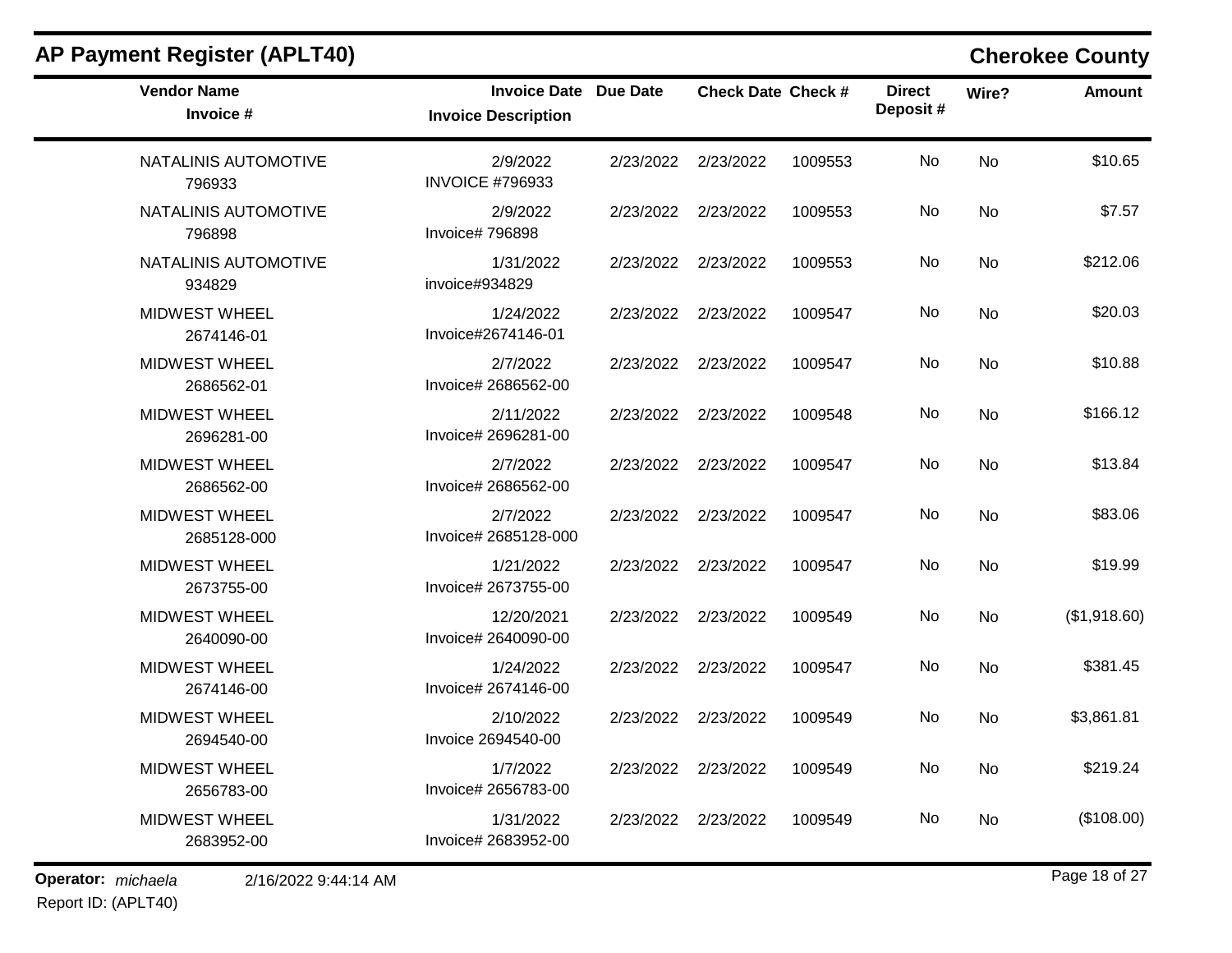| <b>AP Payment Register (APLT40)</b> |                                                            |           |                           |         |                            |           | <b>Cherokee County</b> |
|-------------------------------------|------------------------------------------------------------|-----------|---------------------------|---------|----------------------------|-----------|------------------------|
| <b>Vendor Name</b><br>Invoice #     | <b>Invoice Date Due Date</b><br><b>Invoice Description</b> |           | <b>Check Date Check #</b> |         | <b>Direct</b><br>Deposit # | Wire?     | Amount                 |
| MIDWEST WHEEL<br>2653924-00         | 1/14/2022<br>Invoice# 2653924-00                           |           | 2/23/2022 2/23/2022       | 1009549 | No                         | No        | \$65.48                |
| <b>MIDWEST WHEEL</b><br>2653811-00  | 12/21/2021<br>Invoice# 2628745-01                          |           | 2/23/2022 2/23/2022       | 1009549 | No.                        | No        | \$140.49               |
| O'REILLY AUTOMOTIVE<br>4083-484428  | 2/4/2022<br>Invoice# 4083-484428                           |           | 2/23/2022 2/23/2022       | 1009560 | No                         | <b>No</b> | \$248.14               |
| <b>MIDWEST WHEEL</b><br>2674146-02  | 2/9/2022<br>Invoice# 2683952-00                            | 2/23/2022 | 2/23/2022                 | 1009547 | No                         | <b>No</b> | \$79.74                |
| <b>MIDWEST WHEEL</b><br>2655118-00  | 1/6/2022<br>Invoice# 2655110-00                            |           | 2/23/2022 2/23/2022       | 1009549 | No.                        | No        | \$219.24               |
| <b>MIDWEST WHEEL</b><br>2566397-02  | 1/28/2022<br>Invoice# 2566397-02                           |           | 2/23/2022 2/23/2022       | 1009549 | No                         | <b>No</b> | \$152.66               |
| MIDWEST WHEEL<br>2695693-01         | 2/10/2022<br>Invoice# 2695693-01                           | 2/23/2022 | 2/23/2022                 | 1009548 | No                         | <b>No</b> | \$583.80               |
| <b>MIDWEST WHEEL</b><br>2695693-00  | 2/10/2022<br>Invoice# 2695693-00                           |           | 2/23/2022 2/23/2022       | 1009548 | No.                        | <b>No</b> | \$30.48                |
| <b>MIDWEST WHEEL</b><br>2659720-00  | 1/10/2022<br>Invoice# 2659720-00                           |           | 2/23/2022 2/23/2022       | 1009549 | No                         | <b>No</b> | (\$219.24)             |
| <b>MIDWEST WHEEL</b><br>2662735-00  | 2/14/2022<br>Invoice# 2662735-00                           | 2/23/2022 | 2/23/2022                 | 1009549 | No                         | <b>No</b> | \$60.96                |
| <b>MIDWEST WHEEL</b><br>2695692-00  | 2/10/2022<br>Invoice# 2695692-00                           |           | 2/23/2022 2/23/2022       | 1009548 | No.                        | No        | \$267.30               |
| <b>MIDWEST WHEEL</b><br>2672907-00  | 12/4/2022<br>Invoice# 2672907-00                           |           | 2/23/2022 2/23/2022       | 1009547 | No                         | <b>No</b> | \$139.22               |
| <b>MIDWEST WHEEL</b><br>2694722-00  | 2/10/2022<br>Invoice# 2694722-00                           |           | 2/23/2022 2/23/2022       | 1009548 | No.                        | No        | \$684.69               |
| <b>MIDWEST WHEEL</b><br>2694540-01  | 2/10/2022<br>Invoice# 2694540-01                           |           | 2/23/2022 2/23/2022       | 1009547 | No                         | No        | \$1,340.20             |

**Operator:** *michaela* 2/16/2022 9:44:14 AM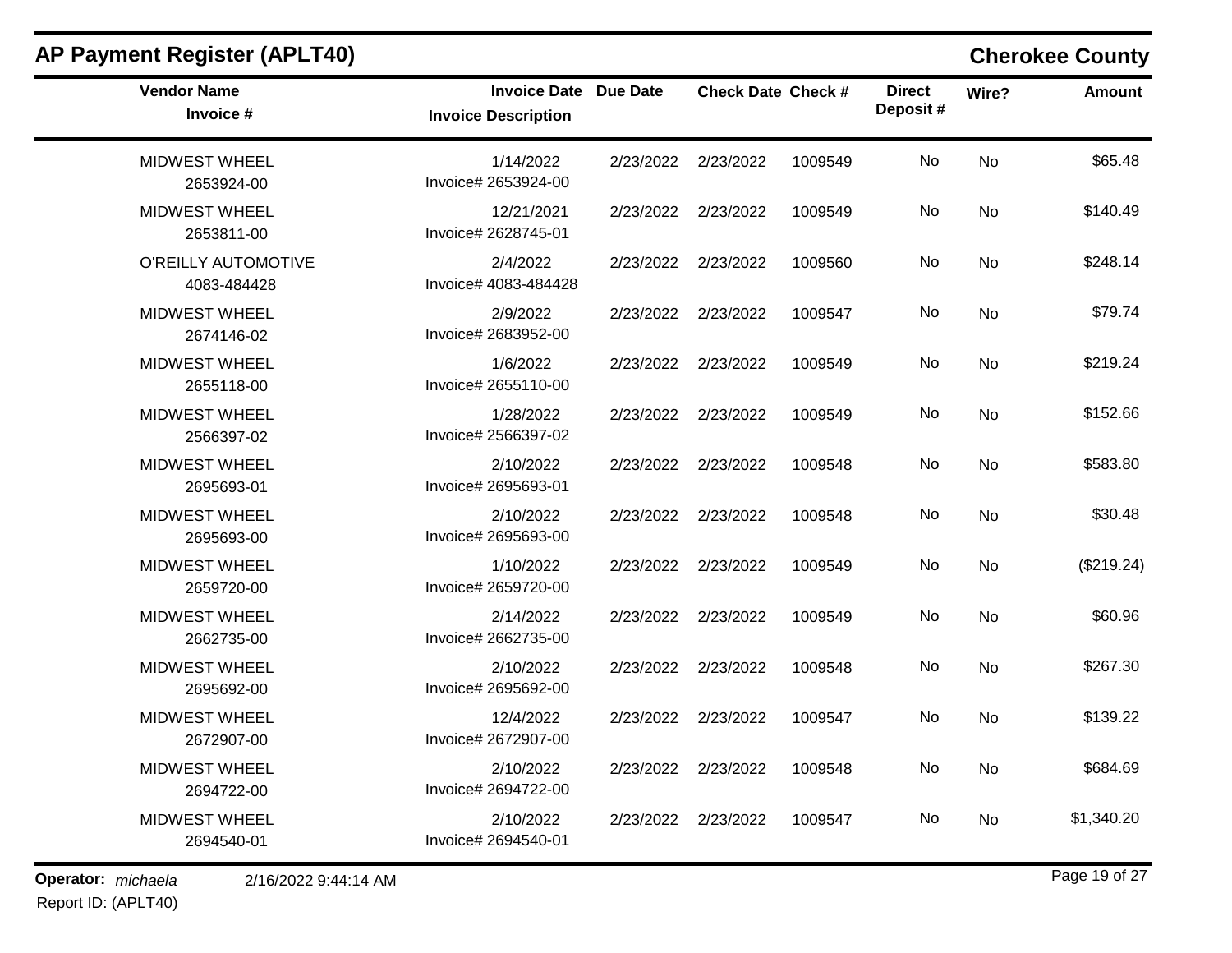| <b>Vendor Name</b><br>Invoice #                                                          | Invoice Date Due Date<br><b>Invoice Description</b> | <b>Check Date Check #</b> |         | <b>Direct</b><br>Deposit# | Wire?     | <b>Amount</b> |
|------------------------------------------------------------------------------------------|-----------------------------------------------------|---------------------------|---------|---------------------------|-----------|---------------|
| MIDWEST WHEEL<br>2628745-03                                                              | 1/14/2022<br>Invoice# 2628745-03                    | 2/23/2022 2/23/2022       | 1009549 | No                        | No        | \$72.50       |
| <b>MIDWEST WHEEL</b><br>2664170-00                                                       | 1/14/2022<br>Invoice# 2664170-00                    | 2/23/2022 2/23/2022       | 1009547 | No                        | <b>No</b> | \$49.11       |
| <b>MIDWEST WHEEL</b><br>2669713-00                                                       | 1/19/2022<br>Invoice# 2669713-00                    | 2/23/2022 2/23/2022       | 1009547 | No                        | <b>No</b> | \$87.94       |
| <b>MIDWEST WHEEL</b><br>2670993-00                                                       | 1/21/2022<br>Invoice# 2670993-00                    | 2/23/2022 2/23/2022       | 1009547 | No                        | <b>No</b> | \$16.24       |
| <b>MIDWEST WHEEL</b><br>2628745-04                                                       | 1/14/2022<br>Invoice# 2628745-04                    | 2/23/2022 2/23/2022       | 1009549 | No                        | <b>No</b> | \$14.50       |
| <b>MIDWEST WHEEL</b><br>2694691-00<br>Account: 11000053080 - MAINTENANCE/BLDGS & GROUNDS | 2/10/2022<br>Invoice# 2694691-00                    | 2/23/2022 2/23/2022       | 1009547 | No                        | <b>No</b> | \$318.57      |
| <b>ARVEST BANK</b><br>1837                                                               | 2/14/2022<br>Arvest Card# 187                       | 2/23/2022 2/23/2022       | 1009495 | No                        | <b>No</b> | \$1,025.50    |
| CLEAN THE UNIFORM CO JOPLIN<br>20275720                                                  | 1/31/2022<br>Invoice# 20275720                      | 2/23/2022 2/23/2022       | 1009513 | No                        | <b>No</b> | \$40.28       |
| Account: 11000053093 - OFFICE FURNITURE/EQUIP                                            |                                                     |                           |         |                           |           |               |
| <b>ARVEST BANK</b><br>1837                                                               | 2/14/2022<br>Arvest Card# 187                       | 2/23/2022 2/23/2022       | 1009495 | No                        | <b>No</b> | \$948.00      |
| <b>ARVEST BANK</b><br>3204                                                               | 2/14/2022<br>Arvest# 3204                           | 2/23/2022 2/23/2022       | 1009494 | No                        | <b>No</b> | \$139.94      |
| <b>Subtotal for Department: 000:</b>                                                     |                                                     |                           |         |                           |           |               |
|                                                                                          |                                                     |                           |         |                           |           | \$35,581.63   |
| <b>Subtotal for Fund: 110:</b>                                                           |                                                     |                           |         |                           |           |               |
| 130<br><b>NOXIOUS WEED</b><br>Fund:                                                      |                                                     |                           |         |                           |           | \$35,581.63   |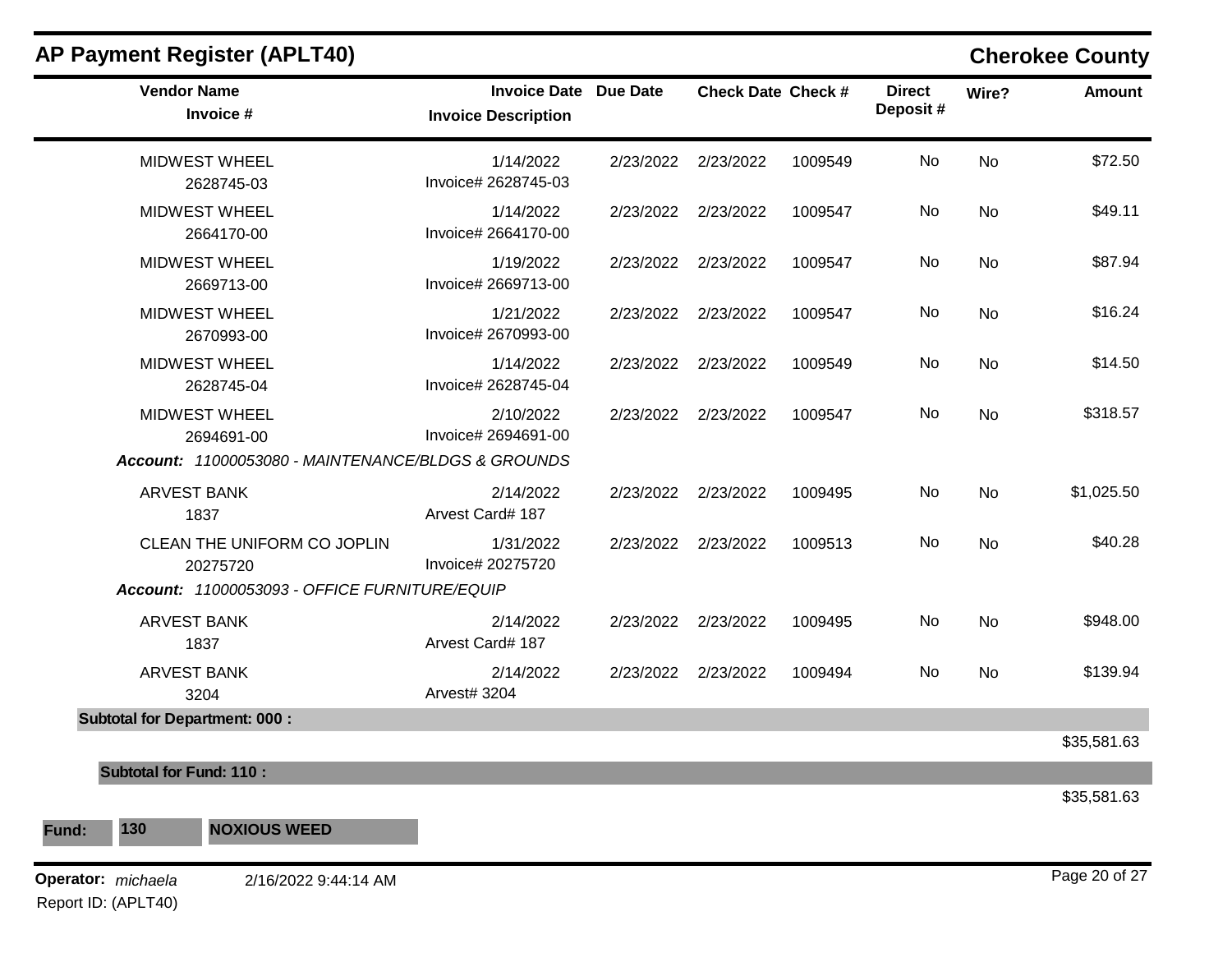|       | <b>AP Payment Register (APLT40)</b>  |                                                   |                                                            |                           |         |                            |           | <b>Cherokee County</b> |
|-------|--------------------------------------|---------------------------------------------------|------------------------------------------------------------|---------------------------|---------|----------------------------|-----------|------------------------|
|       | <b>Vendor Name</b><br>Invoice #      |                                                   | <b>Invoice Date Due Date</b><br><b>Invoice Description</b> | <b>Check Date Check #</b> |         | <b>Direct</b><br>Deposit # | Wire?     | <b>Amount</b>          |
| Dept: | 000                                  | <b>NON-DEPARTMENTAL</b>                           |                                                            |                           |         |                            |           |                        |
|       |                                      | Account: 13000053095 - OPERATIONAL/CONST EQUIP    |                                                            |                           |         |                            |           |                        |
|       | <b>ARVEST BANK</b><br>9561           |                                                   | 2/14/2022<br>Arvest# 9561                                  | 2/23/2022 2/23/2022       | 1009494 | No                         | No        | \$116.41               |
|       | <b>Subtotal for Department: 000:</b> |                                                   |                                                            |                           |         |                            |           |                        |
|       |                                      |                                                   |                                                            |                           |         |                            |           | \$116.41               |
|       | <b>Subtotal for Fund: 130:</b>       |                                                   |                                                            |                           |         |                            |           |                        |
|       |                                      |                                                   |                                                            |                           |         |                            |           | \$116.41               |
| Fund: | 140                                  | <b>HEALTH</b>                                     |                                                            |                           |         |                            |           |                        |
| Dept: | 000                                  | <b>NON-DEPARTMENTAL</b>                           |                                                            |                           |         |                            |           |                        |
|       |                                      | Account: 14000053021 - PRINTING/OFFICE SUPPLIES   |                                                            |                           |         |                            |           |                        |
|       | MCCARTY'S<br>020696-00               |                                                   | 2/14/2022<br>INV 020696-00                                 | 2/23/2022 2/23/2022       | 1009543 | No                         | <b>No</b> | \$51.63                |
|       | <b>MCCARTY'S</b><br>020674-00        |                                                   | 2/14/2022<br>INV 020674-00                                 | 2/23/2022 2/23/2022       | 1009543 | No                         | <b>No</b> | \$70.96                |
|       | <b>MCCARTY'S</b><br>02064300         |                                                   | 2/10/2022<br>INV 02064300                                  | 2/23/2022 2/23/2022       | 1009543 | No                         | No        | \$145.62               |
|       | 00059718                             | ADMINISTRATIVE SERVICES OF KANSAS                 | 2/10/2022<br>INV 00059718                                  | 2/23/2022 2/23/2022       | 1009491 | No                         | <b>No</b> | \$150.00               |
|       |                                      | Account: 14000053043 - HEALTH DEPT MED SUPPLIES   |                                                            |                           |         |                            |           |                        |
|       | <b>KDHE</b><br>7117                  |                                                   | 2/14/2022<br><b>ORDER 7117</b>                             | 2/23/2022 2/23/2022       | 1009537 | No                         | <b>No</b> | \$48.00                |
|       |                                      | Account: 14000053072 - GAS, ELECTRIC, WATER/PHONE |                                                            |                           |         |                            |           |                        |
|       | <b>CITY OF COLUMBUS</b><br>223 HE    |                                                   | 2/15/2022<br>ACCT 071724000                                | 2/23/2022 2/23/2022       | 1009512 | No                         | No        | \$60.00                |
|       |                                      | Account: 14000053076 - PROFESSIONAL SERVICES      |                                                            |                           |         |                            |           |                        |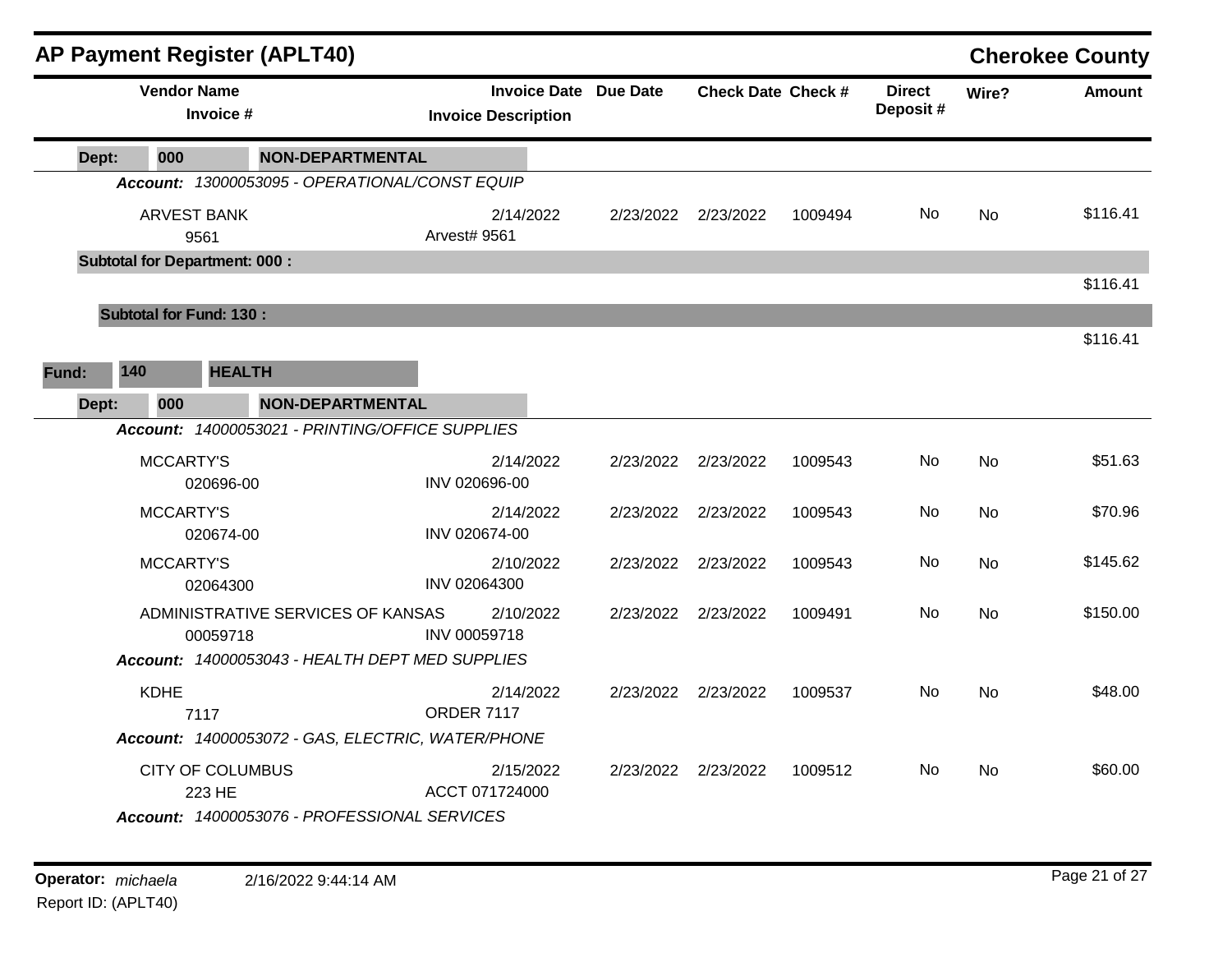| <b>Vendor Name</b><br><b>Invoice Date Due Date</b><br><b>Check Date Check #</b><br><b>Direct</b><br>Wire?<br>Deposit#<br>Invoice #<br><b>Invoice Description</b><br>CRAW-KAN TELEPHONE COOPERATIVE INC<br>No<br>2/10/2022<br>2/23/2022<br>2/23/2022<br>1009519<br><b>No</b><br>INV 9070010436<br>9070010436<br>No<br>QUALITY PEST CONTROL INC<br>2/10/2022<br>2/23/2022<br>2/23/2022<br>1009564<br><b>No</b><br>PEST CONTROL ANTS BEETLES AND CRICKETS<br>02232022<br>Account: 14000053182 - CONTRACTS<br>CHCSEK COLUMBUS<br>2/10/2022<br>No.<br><b>No</b><br>2/23/2022<br>2/23/2022<br>1009507<br><b>INV 6923</b><br>6923<br><b>DEBRA MURRAY</b><br>2/14/2022<br>2/23/2022<br>1009521<br>No<br>2/23/2022<br>No<br><b>CONTRACT LABOR</b><br>0002<br><b>Subtotal for Department: 000:</b><br><b>Subtotal for Fund: 140:</b><br>190<br><b>SPECIAL BRIDGE BUILDIN</b><br>Dept:<br>000<br><b>NON-DEPARTMENTAL</b><br>Account: 19000053089 - OTHER CONTRACTUAL<br>No<br>HEARTLAND ELECTRIC COOPERATIVE INC<br>2/1/2022<br>2/23/2022<br>2/23/2022<br><b>No</b><br>1009530<br><b>INVOICE# 17202</b><br>17202<br>Kirkham Michael & Associates<br>2/1/2022<br>No.<br>2/23/2022<br>2/23/2022<br>1009539<br>No<br>Invoice# 46473<br>46473<br><b>No</b><br>Kirkham Michael & Associates<br>2/4/2022<br>2/23/2022<br>2/23/2022<br><b>No</b><br>1009539<br>Invoice# 46627<br>46627<br><b>Subtotal for Department: 000:</b><br><b>Subtotal for Fund: 190:</b> |  | <b>AP Payment Register (APLT40)</b> |  |  |  | <b>Cherokee County</b> |
|------------------------------------------------------------------------------------------------------------------------------------------------------------------------------------------------------------------------------------------------------------------------------------------------------------------------------------------------------------------------------------------------------------------------------------------------------------------------------------------------------------------------------------------------------------------------------------------------------------------------------------------------------------------------------------------------------------------------------------------------------------------------------------------------------------------------------------------------------------------------------------------------------------------------------------------------------------------------------------------------------------------------------------------------------------------------------------------------------------------------------------------------------------------------------------------------------------------------------------------------------------------------------------------------------------------------------------------------------------------------------------------------------------------------------------------------|--|-------------------------------------|--|--|--|------------------------|
|                                                                                                                                                                                                                                                                                                                                                                                                                                                                                                                                                                                                                                                                                                                                                                                                                                                                                                                                                                                                                                                                                                                                                                                                                                                                                                                                                                                                                                                |  |                                     |  |  |  | <b>Amount</b>          |
|                                                                                                                                                                                                                                                                                                                                                                                                                                                                                                                                                                                                                                                                                                                                                                                                                                                                                                                                                                                                                                                                                                                                                                                                                                                                                                                                                                                                                                                |  |                                     |  |  |  | \$22.49                |
|                                                                                                                                                                                                                                                                                                                                                                                                                                                                                                                                                                                                                                                                                                                                                                                                                                                                                                                                                                                                                                                                                                                                                                                                                                                                                                                                                                                                                                                |  |                                     |  |  |  | \$54.50                |
|                                                                                                                                                                                                                                                                                                                                                                                                                                                                                                                                                                                                                                                                                                                                                                                                                                                                                                                                                                                                                                                                                                                                                                                                                                                                                                                                                                                                                                                |  |                                     |  |  |  | \$100.00               |
| Fund:                                                                                                                                                                                                                                                                                                                                                                                                                                                                                                                                                                                                                                                                                                                                                                                                                                                                                                                                                                                                                                                                                                                                                                                                                                                                                                                                                                                                                                          |  |                                     |  |  |  | \$175.00               |
|                                                                                                                                                                                                                                                                                                                                                                                                                                                                                                                                                                                                                                                                                                                                                                                                                                                                                                                                                                                                                                                                                                                                                                                                                                                                                                                                                                                                                                                |  |                                     |  |  |  | \$878.20               |
|                                                                                                                                                                                                                                                                                                                                                                                                                                                                                                                                                                                                                                                                                                                                                                                                                                                                                                                                                                                                                                                                                                                                                                                                                                                                                                                                                                                                                                                |  |                                     |  |  |  | \$878.20               |
|                                                                                                                                                                                                                                                                                                                                                                                                                                                                                                                                                                                                                                                                                                                                                                                                                                                                                                                                                                                                                                                                                                                                                                                                                                                                                                                                                                                                                                                |  |                                     |  |  |  |                        |
|                                                                                                                                                                                                                                                                                                                                                                                                                                                                                                                                                                                                                                                                                                                                                                                                                                                                                                                                                                                                                                                                                                                                                                                                                                                                                                                                                                                                                                                |  |                                     |  |  |  |                        |
|                                                                                                                                                                                                                                                                                                                                                                                                                                                                                                                                                                                                                                                                                                                                                                                                                                                                                                                                                                                                                                                                                                                                                                                                                                                                                                                                                                                                                                                |  |                                     |  |  |  | \$6,577.68             |
|                                                                                                                                                                                                                                                                                                                                                                                                                                                                                                                                                                                                                                                                                                                                                                                                                                                                                                                                                                                                                                                                                                                                                                                                                                                                                                                                                                                                                                                |  |                                     |  |  |  | \$27,016.94            |
|                                                                                                                                                                                                                                                                                                                                                                                                                                                                                                                                                                                                                                                                                                                                                                                                                                                                                                                                                                                                                                                                                                                                                                                                                                                                                                                                                                                                                                                |  |                                     |  |  |  | \$13,000.00            |
|                                                                                                                                                                                                                                                                                                                                                                                                                                                                                                                                                                                                                                                                                                                                                                                                                                                                                                                                                                                                                                                                                                                                                                                                                                                                                                                                                                                                                                                |  |                                     |  |  |  | \$46,594.62            |
|                                                                                                                                                                                                                                                                                                                                                                                                                                                                                                                                                                                                                                                                                                                                                                                                                                                                                                                                                                                                                                                                                                                                                                                                                                                                                                                                                                                                                                                |  |                                     |  |  |  | \$46,594.62            |

**Operator:** *michaela* 2/16/2022 9:44:14 AM Report ID: (APLT40)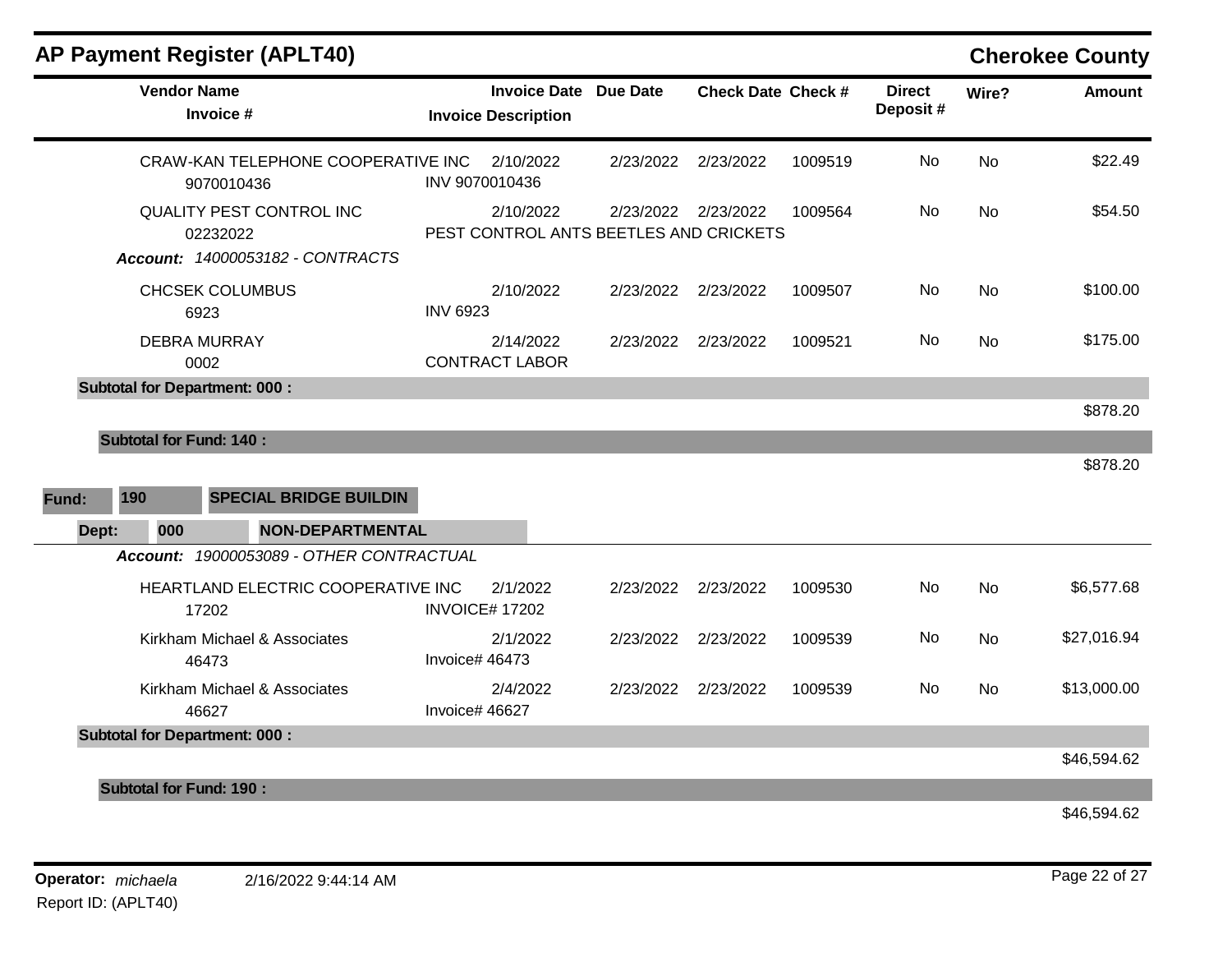|       |                                | <b>AP Payment Register (APLT40)</b>                  |                                                            |           |                     |                           |                           |           | <b>Cherokee County</b> |
|-------|--------------------------------|------------------------------------------------------|------------------------------------------------------------|-----------|---------------------|---------------------------|---------------------------|-----------|------------------------|
|       | <b>Vendor Name</b>             | Invoice #                                            | <b>Invoice Date Due Date</b><br><b>Invoice Description</b> |           |                     | <b>Check Date Check #</b> | <b>Direct</b><br>Deposit# | Wire?     | <b>Amount</b>          |
| Fund: | 224                            | <b>CHEROKEE COUNTY 911</b>                           |                                                            |           |                     |                           |                           |           |                        |
| Dept: | 000                            | <b>NON-DEPARTMENTAL</b>                              |                                                            |           |                     |                           |                           |           |                        |
|       |                                | Account: 22400053300 - MISC PAID OUT                 |                                                            |           |                     |                           |                           |           |                        |
|       |                                | ENVIRONMENTAL SYSTEMS RESEARCH INS<br>94191833       | 2/15/2022<br>INV 94191833                                  |           | 2/23/2022 2/23/2022 | 1009522                   | No                        | No        | \$4,950.00             |
|       |                                | CRAW-KAN TELEPHONE COOPERATIVE INC<br>1818SZ10901068 | 2/10/2022<br>INV 181SZ10901068                             |           | 2/23/2022 2/23/2022 | 1009519                   | No                        | No        | \$98.00                |
|       |                                | PENGUIN MANAGEMENT INC<br>6828                       | 2/10/2022<br><b>INV 6828</b>                               | 2/23/2022 | 2/23/2022           | 1009561                   | No                        | No        | \$3,636.00             |
|       | <b>AT&amp;T MOBILITY</b>       | 58849119                                             | 2/10/2022<br>INV 58849119                                  |           | 2/23/2022 2/23/2022 | 1009498                   | No                        | No        | \$91.10                |
|       | AT&T                           | 4978                                                 | 2/10/2022<br>ACCT 31614001004978                           |           | 2/23/2022 2/23/2022 | 1009496                   | No.                       | <b>No</b> | \$318.56               |
|       |                                | <b>Subtotal for Department: 000:</b>                 |                                                            |           |                     |                           |                           |           |                        |
|       | <b>Subtotal for Fund: 224:</b> |                                                      |                                                            |           |                     |                           |                           |           | \$9,093.66             |
|       |                                |                                                      |                                                            |           |                     |                           |                           |           | \$9,093.66             |
| Fund: | 300                            | <b>SERVICE FOR ELDERLY</b>                           |                                                            |           |                     |                           |                           |           |                        |
| Dept: | 000                            | <b>NON-DEPARTMENTAL</b>                              |                                                            |           |                     |                           |                           |           |                        |
|       |                                | Account: 30000053072 - GAS, ELECTRIC, WATER          |                                                            |           |                     |                           |                           |           |                        |
|       |                                | <b>CITY OF COLUMBUS</b><br>223                       | 2/15/2022<br>ACCT 074882001                                |           | 2/23/2022 2/23/2022 | 1009512                   | No                        | No        | \$58.19                |
|       | 18                             | KANSAS GAS SERVICE                                   | 2/10/2022<br>ACCT 510724504201498218                       |           | 2/23/2022 2/23/2022 | 1009534                   | No                        | No.       | \$102.46               |
|       | 45                             | KANSAS GAS SERVICE                                   | 2/10/2022<br>ACCT 510074383117934645                       |           | 2/23/2022 2/23/2022 | 1009534                   | No                        | No        | \$220.92               |
|       |                                |                                                      |                                                            |           |                     |                           |                           |           |                        |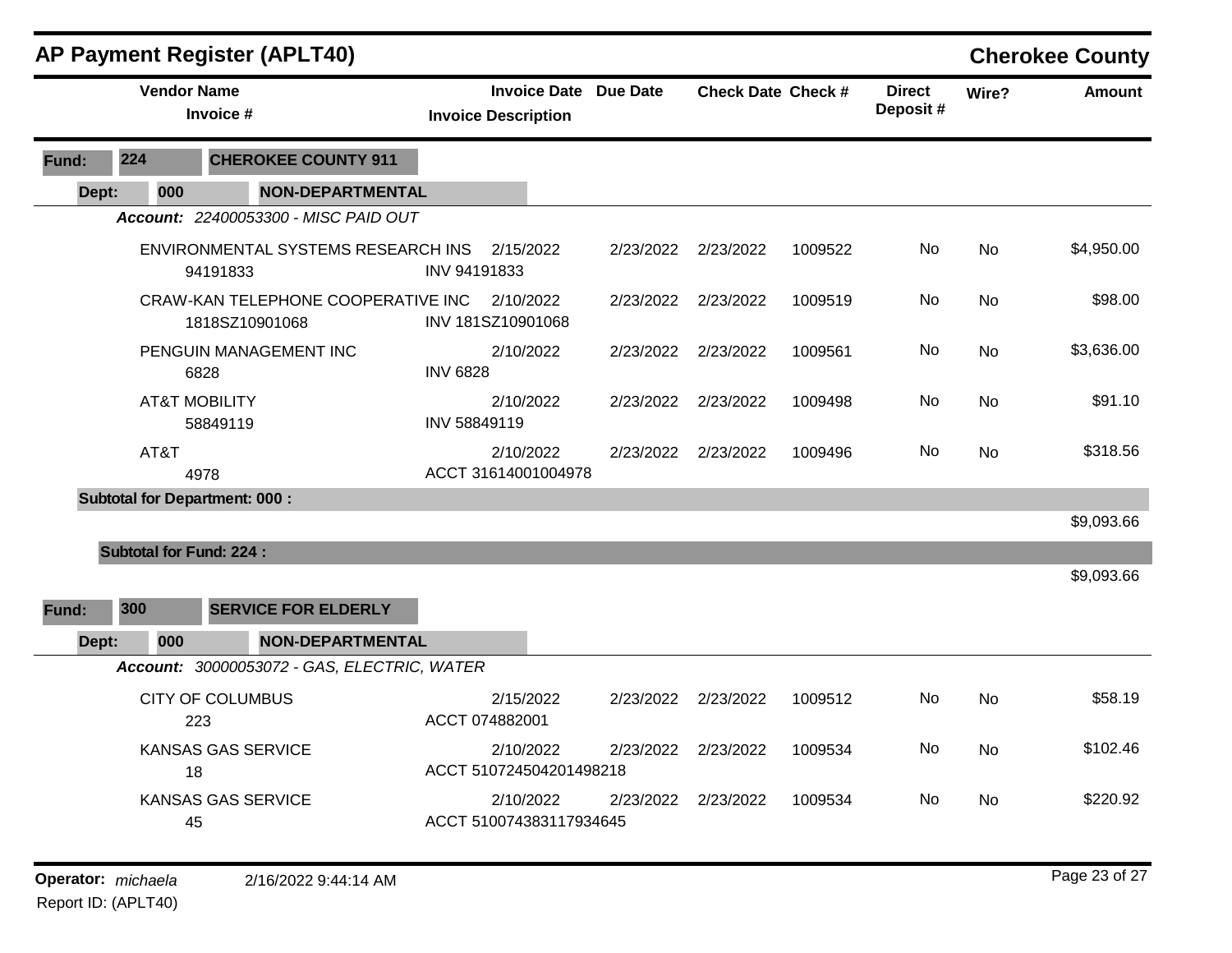|                                      | <b>AP Payment Register (APLT40)</b>         |                                                          |           |                           |         |                            |       | <b>Cherokee County</b> |
|--------------------------------------|---------------------------------------------|----------------------------------------------------------|-----------|---------------------------|---------|----------------------------|-------|------------------------|
|                                      | <b>Vendor Name</b><br>Invoice #             | <b>Invoice Date</b><br><b>Invoice Description</b>        | Due Date  | <b>Check Date Check #</b> |         | <b>Direct</b><br>Deposit # | Wire? | <b>Amount</b>          |
|                                      | Account: 30000053074 - TELEPHONE BILLS      |                                                          |           |                           |         |                            |       |                        |
|                                      | <b>CENTURYLINK</b><br>212022cl              | 2/10/2022<br>ACCT 31371296                               | 2/23/2022 | 2/23/2022                 | 1009505 | No                         | No    | \$88.98                |
|                                      | <b>CENTURYLINK</b><br>313355170             | 2/10/2022<br>ACCT 313355170                              | 2/23/2022 | 2/23/2022                 | 1009505 | No                         | No    | \$102.56               |
|                                      | <b>CENTURYLINK</b><br>320497874             | 2/10/2022<br>ACCT 320497874                              | 2/23/2022 | 2/23/2022                 | 1009505 | No                         | No    | \$4.15                 |
|                                      | <b>CENTURYLINK</b><br>320494722             | 2/10/2022<br>ACCT 320494722                              | 2/23/2022 | 2/23/2022                 | 1009504 | No                         | No    | \$4.15                 |
| <b>Subtotal for Department: 000:</b> |                                             |                                                          |           |                           |         |                            |       | \$581.41               |
| <b>Subtotal for Fund: 300:</b>       |                                             |                                                          |           |                           |         |                            |       |                        |
|                                      |                                             |                                                          |           |                           |         |                            |       | \$581.41               |
| 330<br>Fund:                         | <b>SEWER DISTRICT#1 OPER</b>                |                                                          |           |                           |         |                            |       |                        |
| 000<br>Dept:                         | NON-DEPARTMENTAL                            |                                                          |           |                           |         |                            |       |                        |
|                                      | Account: 33000053072 - GAS, ELECTRIC, WATER |                                                          |           |                           |         |                            |       |                        |
|                                      | <b>LIBERTY UTILITIES</b><br>12997           | 2/14/2022<br>Invoice# 12997                              | 2/23/2022 | 2/23/2022                 | 1009541 | No                         | No    | \$118.07               |
|                                      | <b>LIBERTY UTILITIES</b><br>12988           | 2/14/2022<br>Invoice# 12998                              |           | 2/23/2022 2/23/2022       | 1009541 | No                         | No    | \$82.33                |
|                                      | Account: 33000053089 - OTHER CONTRACTUAL    |                                                          |           |                           |         |                            |       |                        |
|                                      | <b>SJE RHOMBUS</b><br>CD99420590            | 2/2/2022<br>Invoice# CD99420590                          | 2/23/2022 | 2/23/2022                 | 1009572 | No                         | No    | \$120.00               |
| <b>KDHE</b>                          | 22322                                       | 2/10/2022<br>CK SEWER DISTRICT NO 1 PROJECT NO C20174501 |           | 2/23/2022 2/23/2022       | 1009538 | No                         | No    | \$7,721.05             |
| <b>Subtotal for Department: 000:</b> |                                             |                                                          |           |                           |         |                            |       |                        |
|                                      |                                             |                                                          |           |                           |         |                            |       | \$8,041.45             |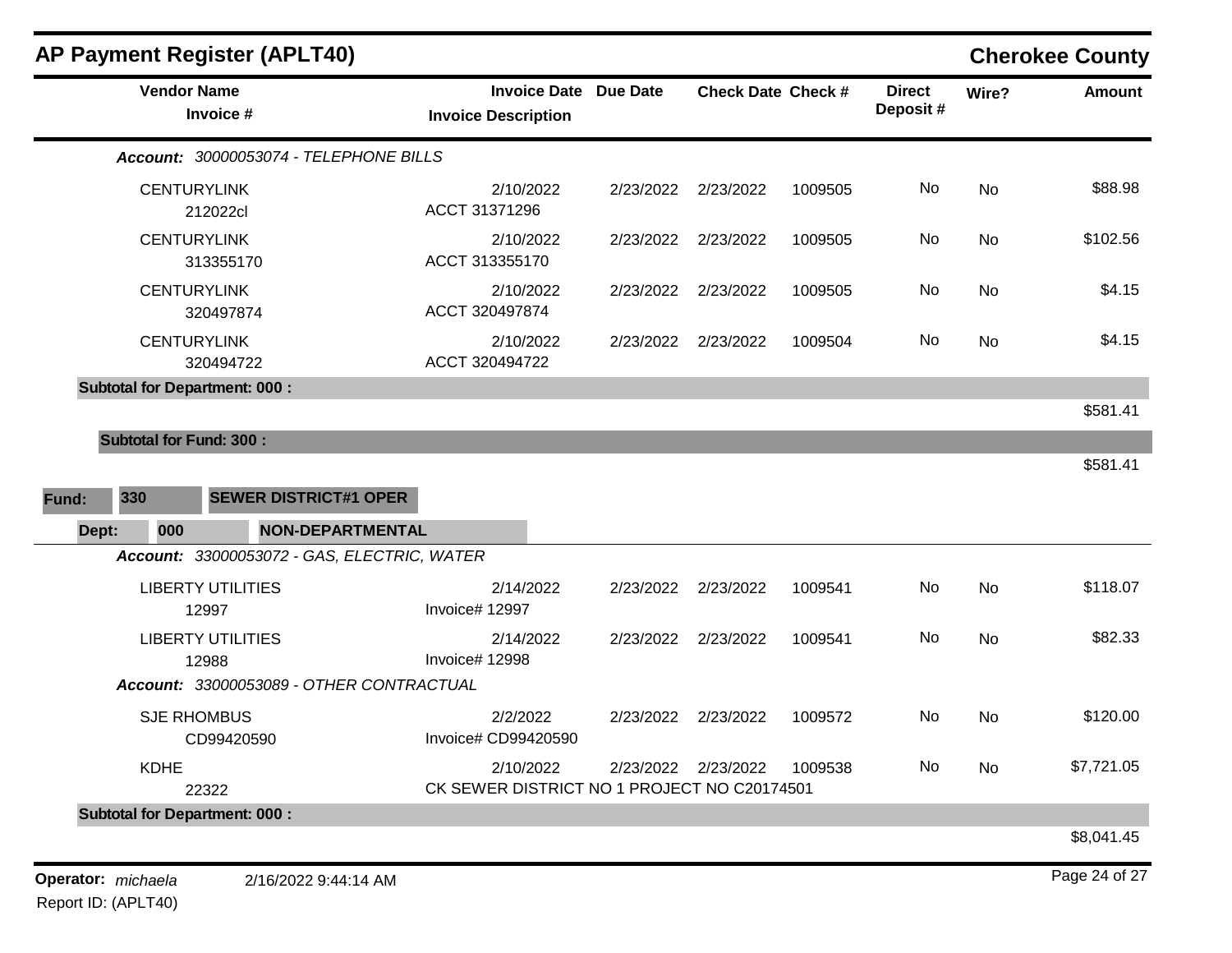| <b>AP Payment Register (APLT40)</b> |                                           |                                               |                    |                                                            |           |                           |         |                           |       | <b>Cherokee County</b> |
|-------------------------------------|-------------------------------------------|-----------------------------------------------|--------------------|------------------------------------------------------------|-----------|---------------------------|---------|---------------------------|-------|------------------------|
|                                     | <b>Vendor Name</b>                        | Invoice #                                     |                    | <b>Invoice Date Due Date</b><br><b>Invoice Description</b> |           | <b>Check Date Check #</b> |         | <b>Direct</b><br>Deposit# | Wire? | <b>Amount</b>          |
|                                     | <b>Subtotal for Fund: 330:</b>            |                                               |                    |                                                            |           |                           |         |                           |       |                        |
|                                     |                                           |                                               |                    |                                                            |           |                           |         |                           |       | \$8,041.45             |
| Fund:                               | 450                                       | <b>TOURISM &amp; CONVENTION</b>               |                    |                                                            |           |                           |         |                           |       |                        |
| Dept:                               | 000                                       | <b>NON-DEPARTMENTAL</b>                       |                    |                                                            |           |                           |         |                           |       |                        |
|                                     |                                           | Account: 45000053300 - MISC PAID OUT          |                    |                                                            |           |                           |         |                           |       |                        |
|                                     |                                           | BAXTER SPRINGS CHAMBER OF COMMERC<br>2122BC   | <b>INV 2122BC</b>  | 2/10/2022                                                  | 2/23/2022 | 2/23/2022                 | 1009500 | No                        | No    | \$781.69               |
|                                     |                                           | <b>COLUMBUS CHAMBER OF COMMERCE</b><br>2122CC | <b>INV 2122CC</b>  | 2/10/2022                                                  | 2/23/2022 | 2/23/2022                 | 1009514 | No                        | No    | \$781.69               |
|                                     |                                           | CHEROKEE COUNTY TOURISM GRANT PRO<br>2122CKT  | <b>INV 2122CKT</b> | 2/10/2022                                                  |           | 2/23/2022 2/23/2022       | 1009508 | No                        | No    | \$521.13               |
|                                     |                                           | <b>Subtotal for Department: 000:</b>          |                    |                                                            |           |                           |         |                           |       |                        |
|                                     |                                           |                                               |                    |                                                            |           |                           |         |                           |       | \$2,084.51             |
|                                     | <b>Subtotal for Fund: 450:</b>            |                                               |                    |                                                            |           |                           |         |                           |       |                        |
|                                     |                                           |                                               |                    |                                                            |           |                           |         |                           |       | \$2,084.51             |
| Fund:                               | 460                                       | <b>VIN</b>                                    |                    |                                                            |           |                           |         |                           |       |                        |
| Dept:                               | 000                                       | <b>NON-DEPARTMENTAL</b>                       |                    |                                                            |           |                           |         |                           |       |                        |
|                                     |                                           | Account: 46000053300 - MISC PAID OUT          |                    |                                                            |           |                           |         |                           |       |                        |
|                                     |                                           | <b>ARVEST BANK</b><br>223 SH6                 | <b>ACCT 8604</b>   | 2/14/2022                                                  | 2/23/2022 | 2/23/2022                 | 1009495 | No                        | No    | \$577.80               |
|                                     |                                           | <b>Subtotal for Department: 000:</b>          |                    |                                                            |           |                           |         |                           |       | \$577.80               |
|                                     |                                           |                                               |                    |                                                            |           |                           |         |                           |       |                        |
|                                     | <b>Subtotal for Fund: 460:</b>            |                                               |                    |                                                            |           |                           |         |                           |       | \$577.80               |
| Fund:                               | 490                                       | <b>SPECIAL LAW ENFORCEM</b>                   |                    |                                                            |           |                           |         |                           |       |                        |
| Dept:                               | 000                                       | <b>NON-DEPARTMENTAL</b>                       |                    |                                                            |           |                           |         |                           |       |                        |
|                                     | Operator: michaela<br>Report ID: (APLT40) | 2/16/2022 9:44:14 AM                          |                    |                                                            |           |                           |         |                           |       | Page 25 of 27          |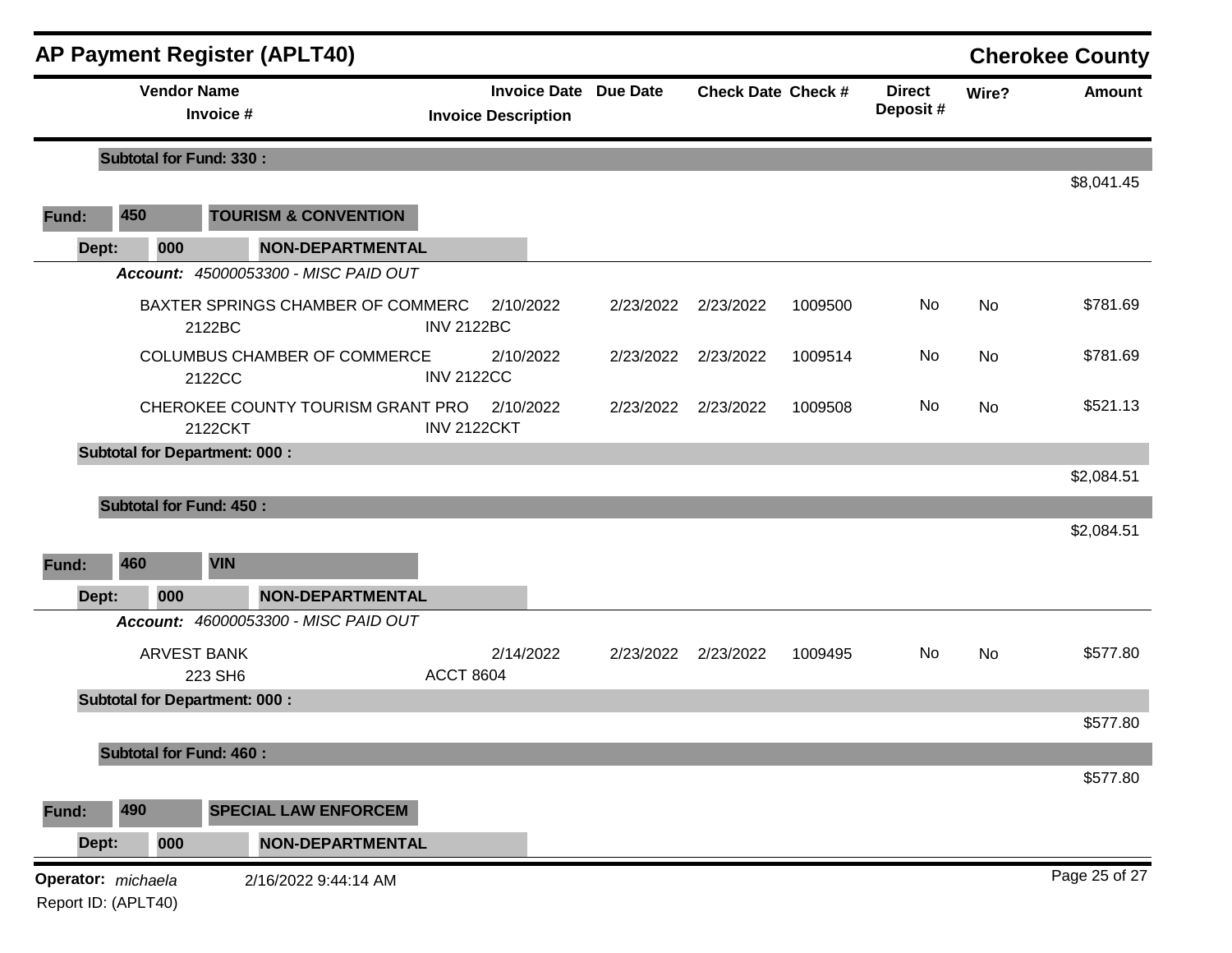| <b>AP Payment Register (APLT40)</b>         |                                                   |           |                           |         |                                   |           | <b>Cherokee County</b> |
|---------------------------------------------|---------------------------------------------------|-----------|---------------------------|---------|-----------------------------------|-----------|------------------------|
| <b>Vendor Name</b><br>Invoice #             | <b>Invoice Date</b><br><b>Invoice Description</b> | Due Date  | <b>Check Date Check #</b> |         | <b>Direct</b><br>Deposit#         | Wire?     | <b>Amount</b>          |
| <b>Account: 49000053300 - MISC PAID OUT</b> |                                                   |           |                           |         |                                   |           |                        |
| <b>ARVEST BANK</b><br>223 SH                | 2/14/2022<br><b>ACCT 1670</b>                     | 2/23/2022 | 2/23/2022                 | 1009495 | No.                               | <b>No</b> | \$434.25               |
| <b>ARVEST BANK</b><br>223 SH4               | 2/14/2022<br><b>ACCT 1712</b>                     | 2/23/2022 | 2/23/2022                 | 1009495 | <b>No</b>                         | No        | \$345.79               |
| <b>Subtotal for Department: 000:</b>        |                                                   |           |                           |         |                                   |           |                        |
|                                             |                                                   |           |                           |         |                                   |           | \$780.04               |
| <b>Subtotal for Fund: 490:</b>              |                                                   |           |                           |         |                                   |           |                        |
|                                             |                                                   |           |                           |         |                                   |           | \$780.04               |
|                                             |                                                   |           |                           |         | Total for Bank 1 Account 1120298: |           | \$167,349.31           |
|                                             |                                                   |           |                           | *****   | <b>Total Invoices Paid:</b>       |           | \$167,349.31           |